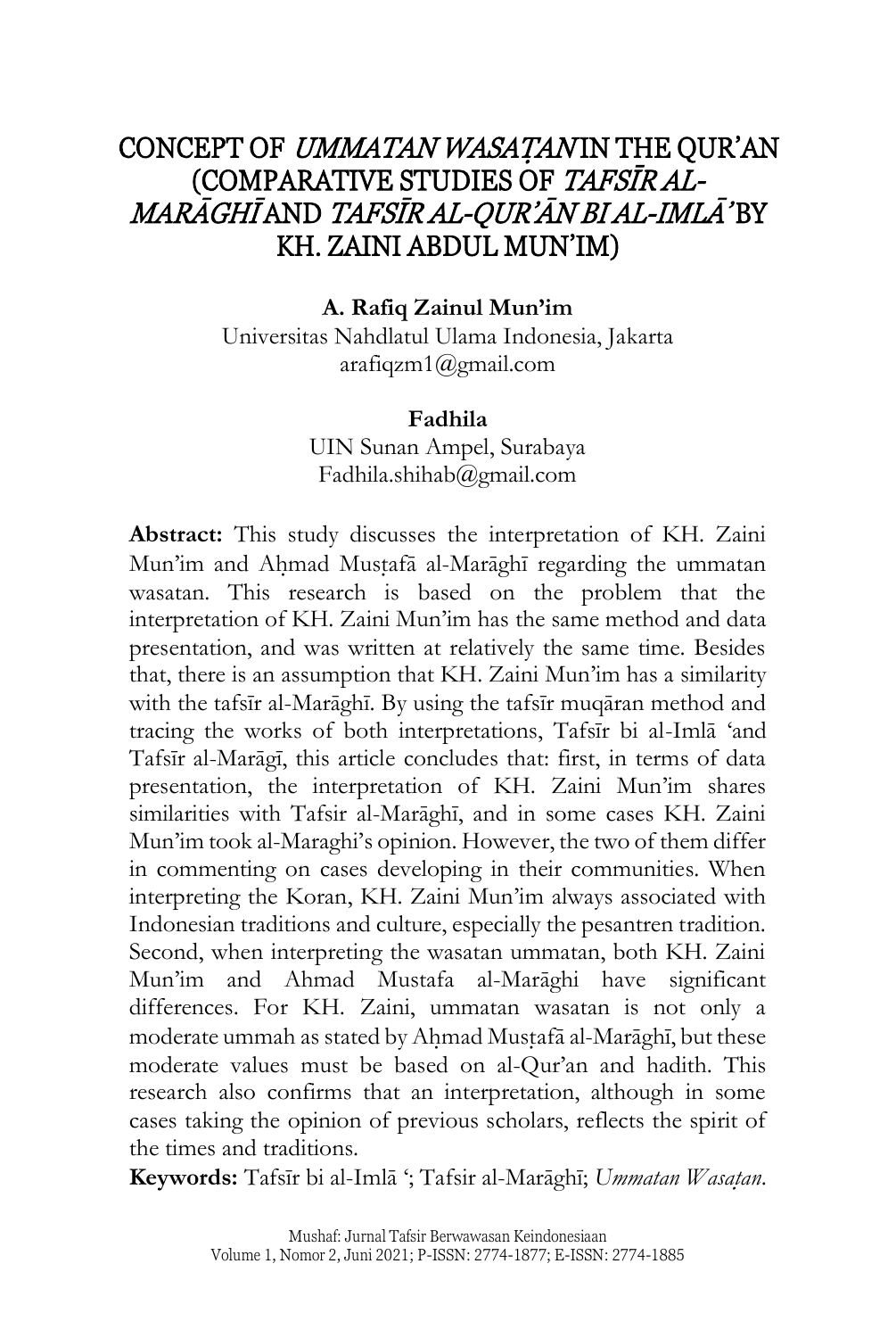#### **Introduction**

Al-Qur'an is the book of god which the fundamental teachings of Islam are contained. Everything in the Qur'an is essentially a teaching that Muslims must cling to because it gives pieces of evidence and guidance in life to achieve the happiness of living in the world and the afterlife.<sup>1</sup> The ultimate goal of the Qur'an, among other things, is to be a human footstool in their lives and gain happiness not only in the world but also in the afterlife. For that goal to be embodied in human beings, the Qur'an comes with both global instructions and information that are detailed in the various issues and areas of life. 2

The Qur'an is essentially a religious book, but the conversations and content of it are not confined to a purely religious field, it encompasses all aspects of human life. The Qur'an is not a book of philosophy or science, but there is a discussion of the subject. From the foregoing explanation that the Qur'an is a guide in various aspects of life. One of the fundamental problems the Qur'an explains is the problem of the people or related to the Islamic society themselves. It is because the ultimate goal of the Qur'an is to manifest changes in mankind, especially to Muslims, from negative to positive, or in QS. Ibrahim:1

Another basic issues in the study is the understanding of the doctrine of Islam, which is the difference in religion and madhhab. Islam is one but has a diverse way of understanding it. These realities then generate terms or labels in Islam itself, such as radical Islam and liberal Islam.<sup>3</sup> Radical groups are those whose aim to transform existing economic, political, social, and cultural systems into systems of Islam. Their understanding that current laws have failed to solve problems for Muslims in Indonesia. Whereas liberals are excessively free Muslims who think too freely, who do not textually understand Islamic teachings, who are excessively tolerant

<sup>1</sup> Ahmad Fawaid, "Kaidah Mutarâdif Al-Alfâz Dalam Al-Qur'an," *Mutawatir: Jurnal Keilmuan Tafsir Hadith* 5, no. 1 (2015): 142–57.

<sup>2</sup> Ali Nurdin, Sayed Mahdi, and Arum Titisari, *Quranic Society: Menelusuri Konsep Masyarakat Ideal Dalam Al-Qur'an* (Erlangga, 2006).

<sup>3</sup> Darlis Dawing Amri Aziz and Ahmad Baharuddin, "Ahlussunnah Waljama'ah: Paham Yang Moderat.," in *Konstruksi Islam Moderat: Menguap Perinsip Rasionalitas, Humanitas, Dan Universalitas Islam* (Makassar: Lembaga Ladang Kata, 2018).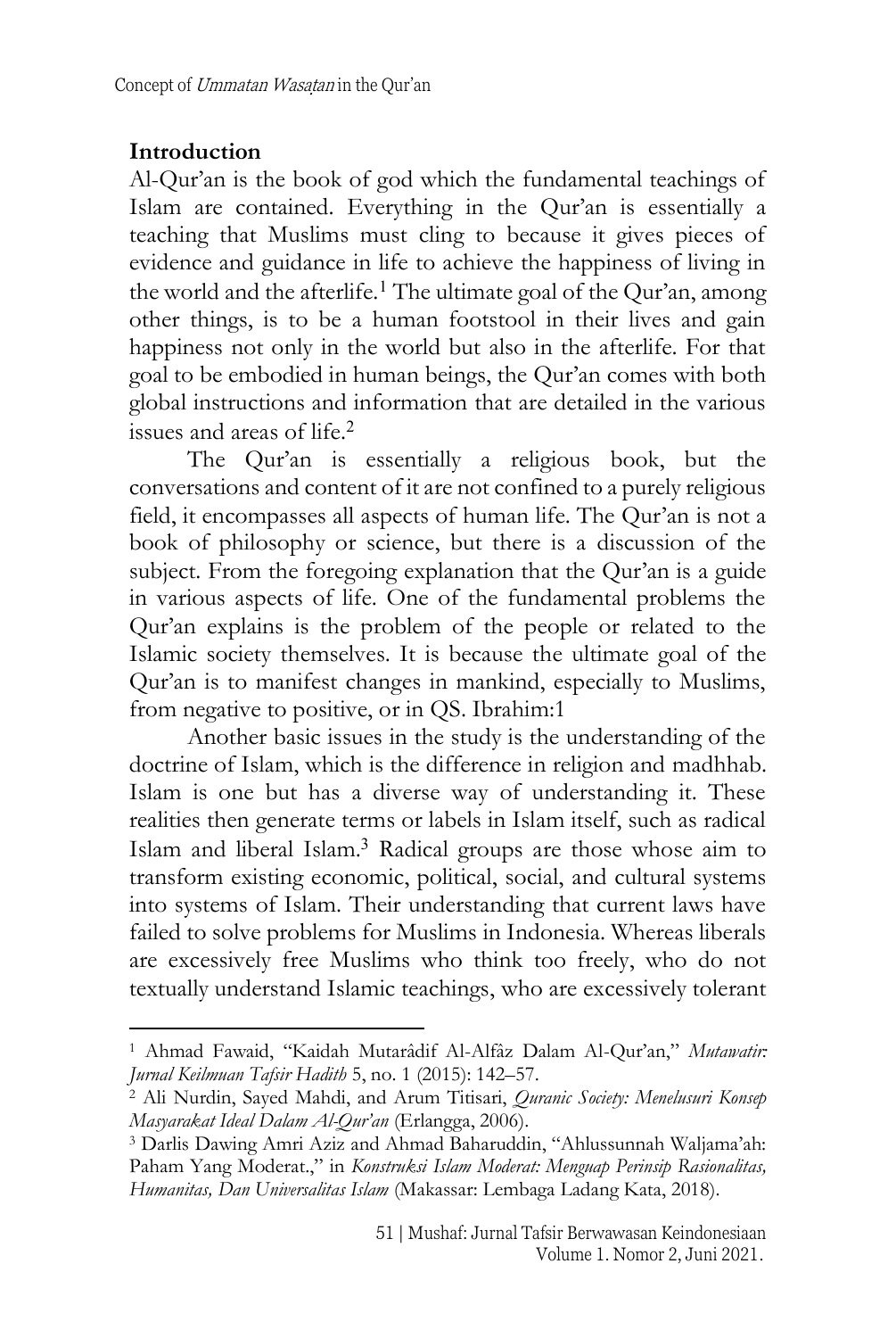of non-muslims, who have a very open and broad mindset following the development of The Times. This second wave offers freedom of thinking about Islamic teachings that are in serious opposition to the literary model of understanding.

They are a group of people who insist on a distorted interpretation of the language code that the early *Mufassir* had agreed to. This harms the unity of Muslims, leading to groups of Muslims. The assortment of terminology behind the word of Islam is the result of orientalist efforts to divide the unity of Muslims.<sup>4</sup> That said, there also appears to be a middle ground between the two upper branches. This, of course, would require reinforcing that the moderates referred to by researchers are not of the western or moderate in the western view, but the moderates referred to are within the Islamic context, which is the moderate meaning meant about the meaning of *wasatan*.

From that explanation, this article will intrigu by examining several scriptures that explain current issues as the answer to those above. The text that researchers refer to is Q.S. al-Baqarah: 143. In the above verse, it is said that the good people of the Qur'an are recited as *ummatan wasatan*. *Ummatan wasatan* becomes a topic in religious sermons or society organization discusses of recent times to understand how Muslims act and think through the concept of *wasat*}.

In the dictionary of *al-Munawwir*, the word of *wasatan* means center, and *wasīt*} means umpire or arbiter. In the Qur'an, the word of *wasat*} is mentioned by god five times, lies in four Surah, and consists of five verses. It's in QS. al-Baqarah: 143 as mentioned above, and QS. al-Baqarah: 238. The other three verses are Qs. Eighty-nine, QS. Al-Adiyat: 5 and QS. al-Qalam: 28. Al-Marāghī thinks *ummatan wasatan* in QS. al-Baqarah: 143 as the elect and medieval people. They were not overbearing opinions and were not unduly restrictive. As for KH. Zaini Abdul Mun'im's opinion of *ummatan wasatan* as the people who held up Syariah and guide assunnah in the middle ground. This distinction later became a researcher's study by analyzing the methods and theories used by

<sup>4</sup> Ibid.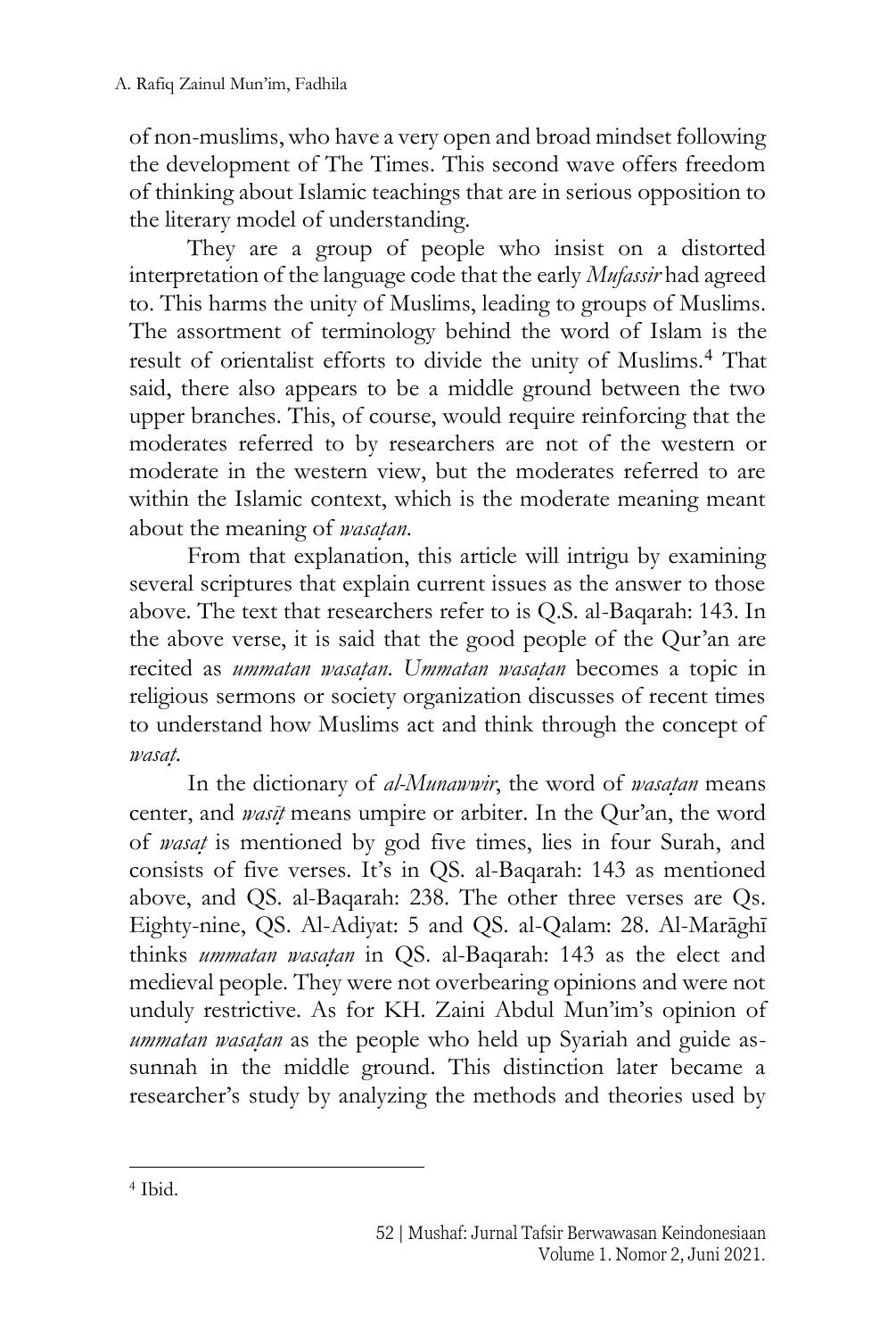KH. Zaini Abdul Mun'im and Ahmad Mustafā al-Marāghī, because of both interpretations.

The subject of the study was intrigued and focused more on the text, QS. al-Baqarah: 143. The restriction of this study is essential to the purpose of discussion materials deepening. The choice of that verse with consideration: *first*, adoration is the concept of an ideal society in the view of the Qur'an and can combine both inside and outside aspects, spiritual and material in all aspects of life. *Second*, the study of *ummatan wasatan* is relevant today, because the current developments of much religious discourse are creeping through society and leading to extremes, both to too narrow and rigid thought, and to an understanding that is too liberal.

Every mufassir always has a different method, approach, or theory of interpreting a Qur'an. The different interpretations of one interpretation and another if combined will complement each other in analyzing the meaning of maturation. Against this background, researchers attempted to study and analyze to understand the similarities and interpretations of the Qur'an, between the interpretations of Ahmad Mustafā al-Marāghī and the interpretation of the Qur'an bi al-imla 'by KH. Zaini Abdul Mun'im are both contemporary interpretors.

## **Terminology of Ummatan Wasat**}**an In al-Qur'ān**

In the Kamus Besar Bahasa Indonesia, the word ummah or *umah* has been translated as adherents, believers, followers of a religion, and also mean human beings.<sup>5</sup> The singular form of ummah, and the plural form of *umam* are derived from an Arabic root (*ammayaummu-ammam*), means "to go, to be, to join, and to move." Lexicotically, the word of ummah has several meanings, among them, first of all: a human class, a second: a human class that was addressed to the prophet, such as ummah of the prophet Muhammad (saw), the prophet Moses as, third: a generation of

<sup>5</sup> Pusat Bahasa Departemen Pendidikan Nasional, *Kamus Besar Bahasa Indonesia* (Jakarta: Balai Pustaka, 2002).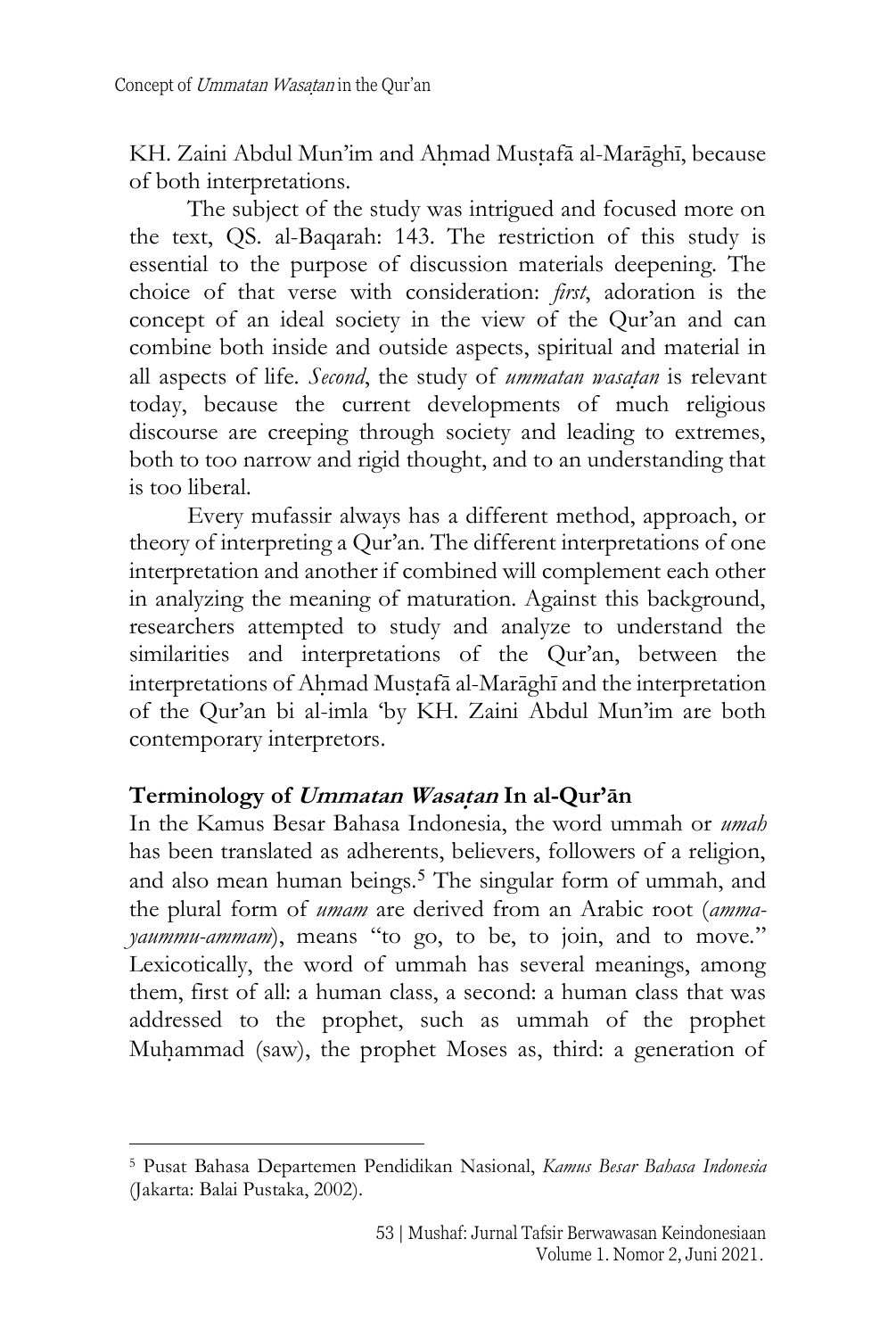people of the human race who became the one people.<sup>6</sup> From the same root of the word, born also the word of um which means mother, and imam which means leaders, because mothers and leaders exemplify, a pillar of view, and a hope of the members of the community.<sup>7</sup>

Ibn al-Manz}ūr in a book of *Lisān al-'Arab* explains that *first*: the ummah have a religious understanding such as the word of god in QS. Al-Baqarah: 213, the word of *ummatan wahidah* means one religion and QS. āl-Baqarah: 143; The ummah refers to a religion centered. *Second*, ummah in the sense of the generation, as in the sentences of *qad madat al-umam*. The sentence means "truly the generation has passed away." <sup>8</sup> But mankind's understanding is not restricted to man only, the people in this matter have a very broad understanding. *First*, *ummah* can in the sense of animals as in QS. al-An'ām: 38 explains a bird flying on both wings. *Second*, ummah in the creature of jinn, in QS. al-A'rāf: 38. *Third*, in the sense of time, in QS. Hūd: 8 and QS. Yūsuf: 45. *Fourth*, in the sense of "imām" for example in QS. al-Nahl: 120. *Fifth*, meaning religion, as in QS. al-Anbiyā' : 92, QS. al-Mu'minūn: 52, and QS. al-Baqarah: 213. 9

So the Qur'an does not expressly limit the meaning of ummah only to the human class. This means that all groups were assembled by something, such as the same religion, time, or place. That means there's an equation that makes both man and beast living things. That bond has made them an ummah.<sup>10</sup> Though it has a lot of meaning, the conclusion is the assembly. It is so flexible, so broad, it can include a variety of meanings and can thus accommodate all the differences. 11

Specifically, the word of *ummah* and *umam* its use in the Qur'an addressed to man and had some understanding. *First*, it means that every human class that a prophet or apostle has sent out to them is

<sup>6</sup> Muhammad Quraish Shihab, *Ensiklopedia Al-Qur'an: Kajian Kosakata* (Tangerang: Lentera Hati, 2014).

<sup>7</sup> M Quraish Shihab, *Wawasan Al-Quran: Tafsir Tematik Atas Pelbagai Persoalan Umat* (Mizan Pustaka, 2010).

<sup>8</sup> Ibn Manẓūr, *Lisān Al-Arab* (Kairo: Dar al-Ma'arif, n.d.).

<sup>9</sup> Muhammad Quraish Shihab, *Ensiklopedia Al-Qur'an: Kajian Kosakata*.

<sup>10</sup> Shihab, *Wawasan Al-Quran: Tafsir Tematik Atas Pelbagai Persoalan Umat*.  $11$  Ibid.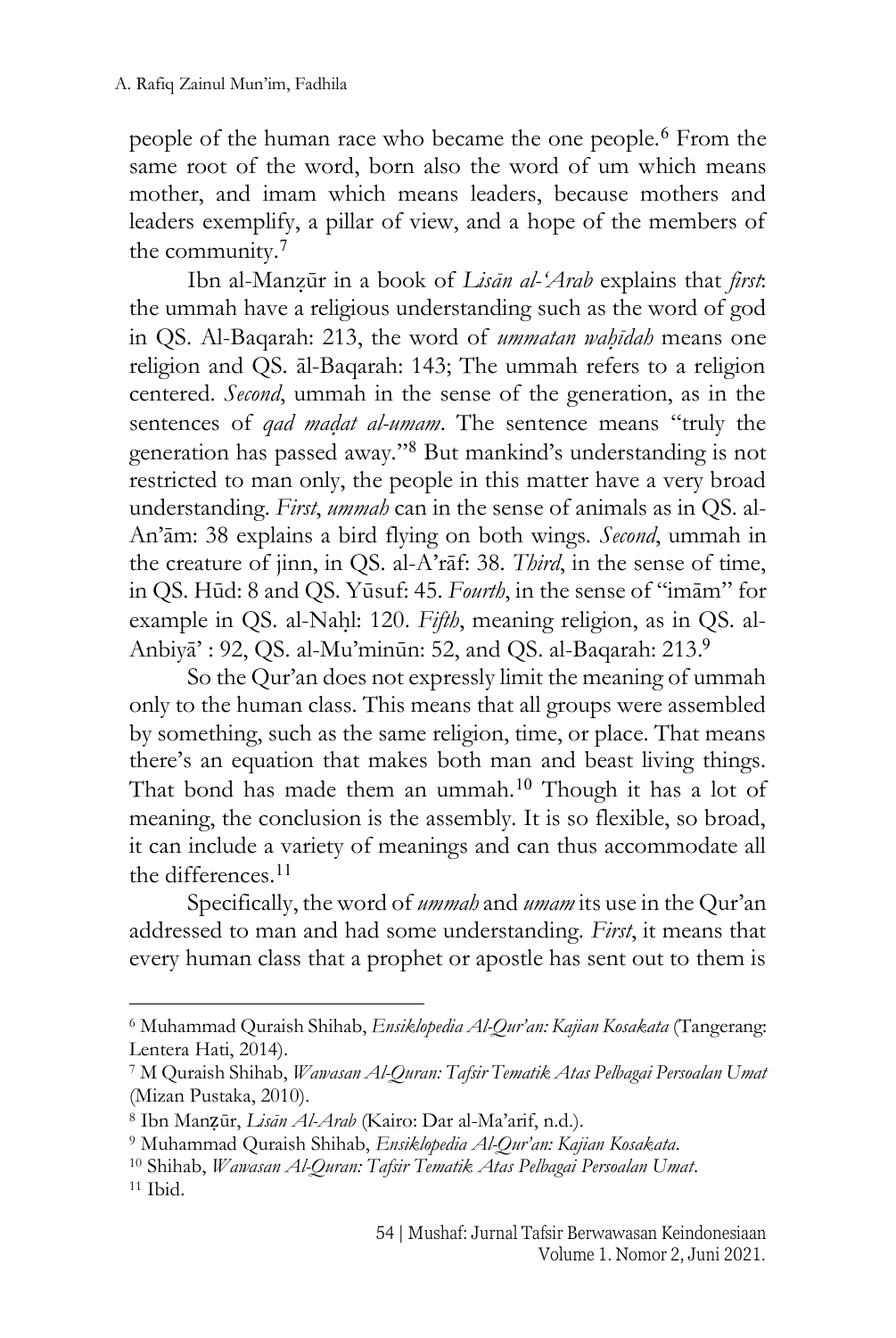one ummah, such as the ummah of the prophet Nūh as, the ummah of Ibrāhīm as, the ummah of the prophet Mūsā as, the ummah of the prophet 'Īsā, and the ummah of Prophet Muhammad (saw). Some of the apostles were believers and others were faithless. Thus men were divided into several people according to the prophet or apostle who had been sent to them. This meaning, among other things, is expressed in QS. al-An'ām- 42, QS. Yūnus: 47, QS. al-Nahl: 36 and 63, QS. al-Mu'minūn: 44, and QS. al-Qasas: 75.

*Second*, there is a distinct religious class of people, such as Jews, Christians, and Muslims. It's listed among QS. al-A'rāf: 159 and 181, QS. Hūd: 48, QS. al-Nah}l: 36, and QS. Āli-Imrān: 104 and 110. *Third*, the word ummah or umam may also refer to a composite of people from various social layers bound by certain social bands made them one Class, as in QS. al-Anbiyā': 92, and Qs. al-Mu'minūn: 52. *Fourth*, the two words above also mean the entire human race. This understanding, among other things, is found in QS. Yunus: 19, and QS. al-Baqarah: 213.<sup>12</sup>

## **Ummatan Wasat**}**an Terminology In The Qur 'ān**

*Wasat* in Arabic means middle. While *wasat* is also often sounded with moderate terms that are etymology in English, it means Medium demeanor and No exaggeration. For instance, being moderate means moderate person, soft, decent, ethical, couples, and sufficient. In the large dictionary of English, moderate means always avoiding extremes of behavior or expression, a tendency toward a middle ground, and being able to consider the views of others.<sup>13</sup> In the meantime, moderate Arabic has a distinct meaning, the I 'tidal.

In Lisān 'al-Arab, *wasat*} means a state and does not mean a name. As is the sentence *jalastu wast*} *al-qaum*. It means "I sit among the people" among them. Etymology suggests that the word *wasatan* means fair, choice, best, middle, and balanced. A just person will be in the middle and maintain balance when faced with two different circumstances. The middle of the two ends of something in Arabic

<sup>12</sup> Muhammad Quraish Shihab, *Ensiklopedia Al-Qur'an: Kajian Kosakata*.

<sup>13</sup> Nasional, *Kamus Besar Bahasa Indonesia*.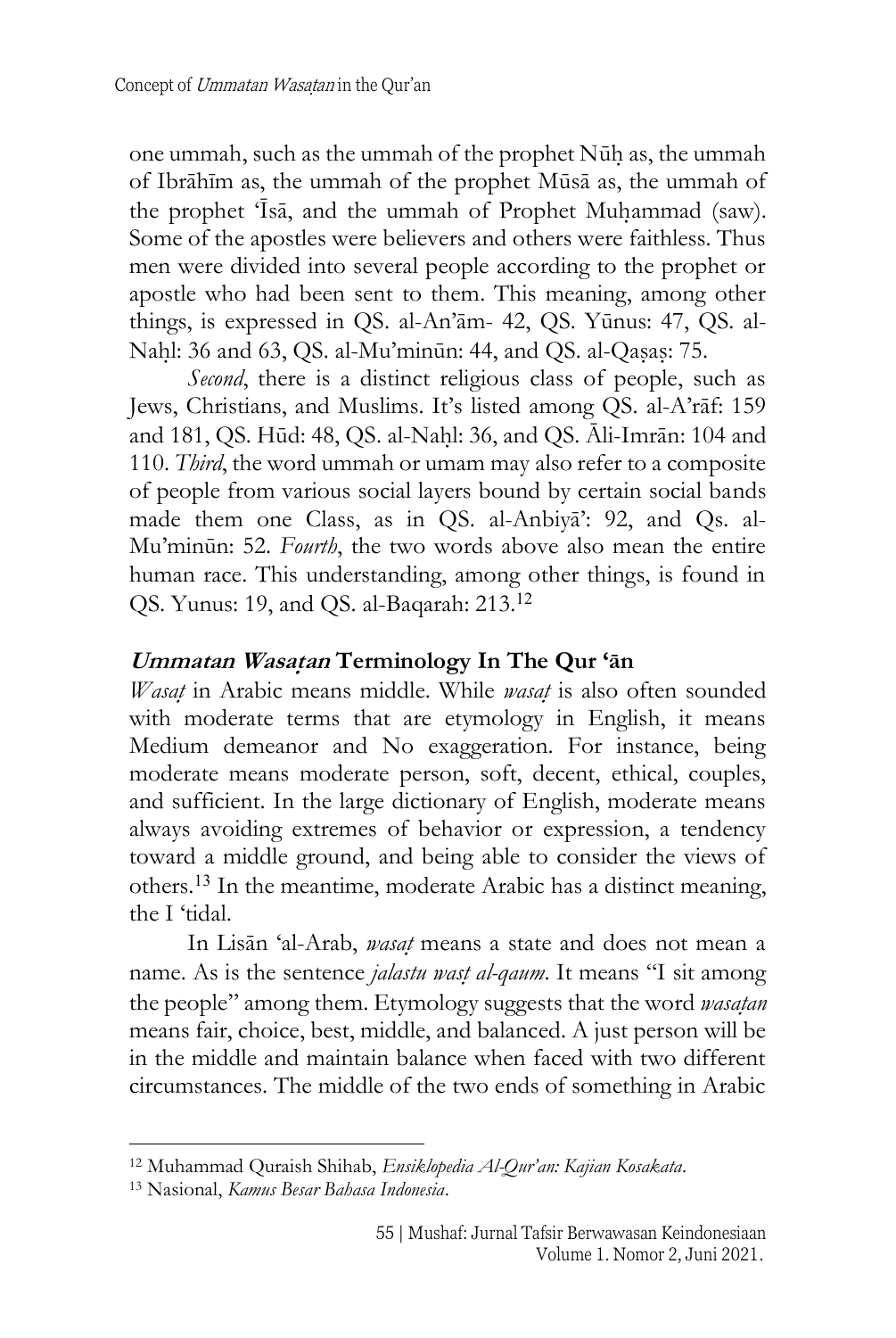is called *wasath*, as in a hadith, "let all business go with *ausatuhā* (the middle one)."

From terminology aspect, the word of *wasat* means the middle position between the two opposing positions. It can also be understood as all that is good and according to its object. Like, courage is the mildness between carelessness and fear, the quality of philanthropy is the middle position between wasteful and stingy.<sup>14</sup> Regarding the study above, the similarities in meaning between the words *wasat*} and moderate, as in the modern Islamic construction book, explains that the moderate in Arabic is known as *al-wasat*}*iyyah*. The moderate sense in the book is not too extreme to the right, and neither too extreme to the left. Moderates always project a balance between text and context, between revelation and reason. Because both are truths emanating from god almighty. To disregard one of them would mean to forsake some of god's righteousness. 15

As Toto Suharto's view in his article on "Indonesianisasi Islam: Penguatan Islam Moderat Dalam Lembaga Pendidikan Islam Di Indonesia" explains that in modern Arabic, the equivalent of the word for moderates is "wasat or wasatiyyah, which means both middles, and good, and fair, and balanced." Mukhis Jamil explains that moderate Islam in modern Arabic is called al-islam al-wasat, while Islamic moderations are expressed by the phrase wasatiyyah al-islam. The term moderate Islam is part of the overall teaching of Islam. Moderate Islam has its equivalent to the Arabic term ummatan wasatan.<sup>16</sup>

However, these moderates are also a debate for Muslims on a particular reason and basis. One is because the moderate word comes from the west which must be rejected. After all, the moderate in the west has a special wearer, also has a special characteristic for a person to be worthy of being called a moderate Muslim. The trigger for the rejection is that almost everyone who calls himself a

<sup>14</sup> Muhammad Quraish Shihab, *Ensiklopedia Al-Qur'an: Kajian Kosakata*.

<sup>&</sup>lt;sup>15</sup> Ahmad Fawaid and Thoriqotul Faizah, "A Sociolinguistic Analysis of Sword Verses," *Al Quds Jurnal Studi Al-Qur'an Dan Hadis* 5 (2021): 119–40, https://doi.org/1 http://dx.doi.org/10.29240/alquds.v5i1.2315.

<sup>16</sup> Toto Suharto, "Indonesianisasi Islam: Penguatan Islam Moderat Dalam Lembaga Pendidikan Islam Di Indonesia," *Al-Tahrir: Jurnal Pemikiran Islam* 17, no. 1 (2017): 155–78.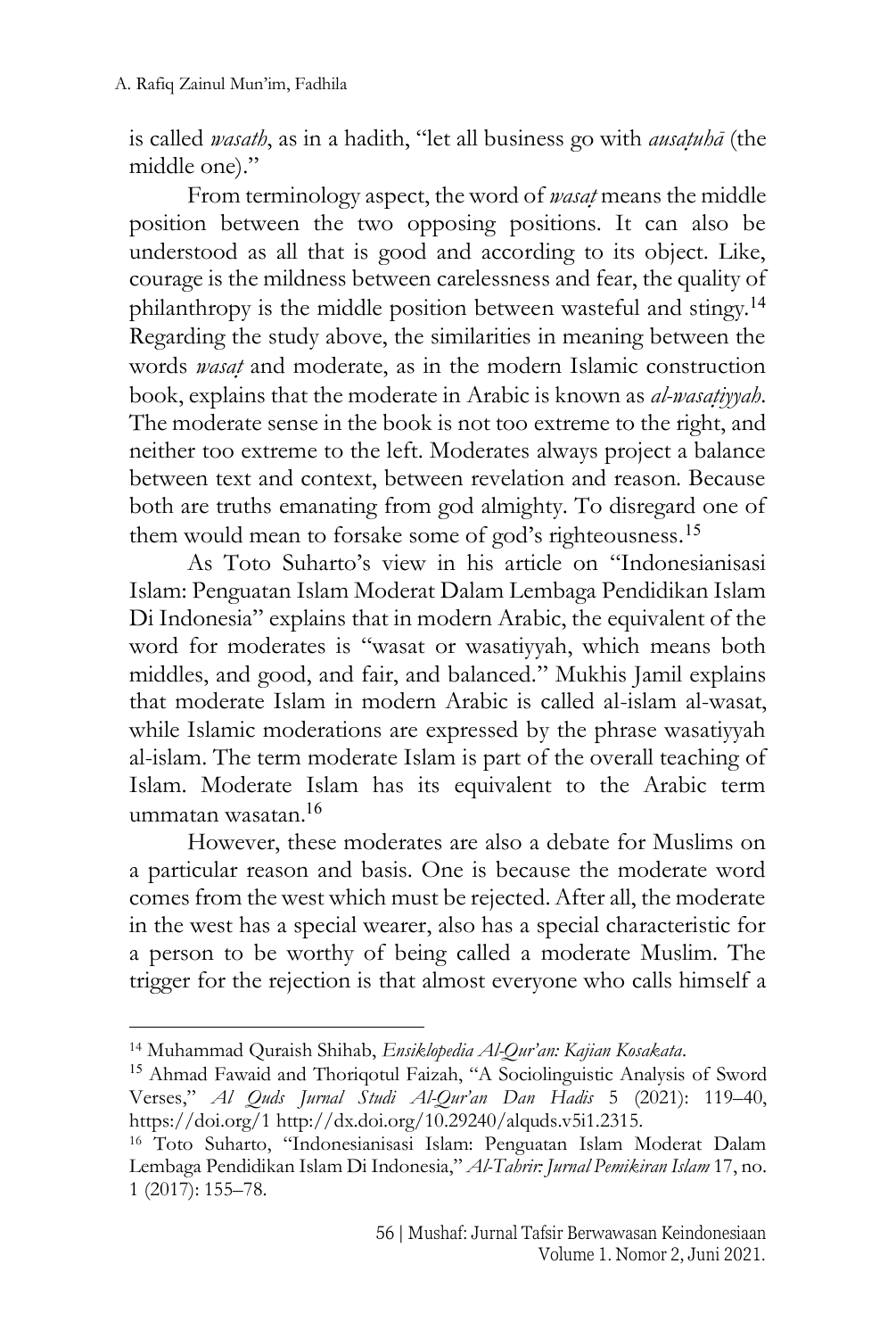moderate Muslim is either a pro or a shield against western projects in most Muslim countries.<sup>17</sup> At the beginning of the 15th century H, was the age of Islamic revival. This matter provokes the west to implement it, and they set up strategic studies to withstand the rise of Islam. As for the strategy, it is to build moderate Islam in the face of the Islamic movement to further rise, to the point of dividing the unity of Muslims.<sup>18</sup>

According to the explanations above, moderates have two meanings by looking at two perceptions, which are moderate in the western sense and moderate in the Islamic sense. This, of course, would require reinforcing that the moderate in reference is not to the western or moderate in the western view, but rather to the moderate in the Islamic context, which is the moderate meaning about the sense of *wasatan*. Since the main title of this study is about *ummatan wasatan*, then a term that researchers use in this study is a term for *wasatan*, as for a reference to a researcher using a moderateterm, the researcher replacing it with the word of *wasatan*.

Based on a description of the terms of *ummatan* and *wasatan* above, it can be concluded that *ummatan wasatan* is a Muslim chosen as a people in the middle and fair in handling things to be the best and most perfect. In the hadith, "as good as problems are in the middle". That is, in looking at and resolving a matter, *ummatan wasatan* tries a compromise approach and stands in the middle. Similarly, in dealing with differences both religious and madhhab, *ummatan wasatan* always adherences to tolerance, mutual respect, and maintaining a sincere belief in the truth of each madhhab based on *naqlī* and '*aqlī*. So that all could accept the decision coolly, without blaming one another for engaging in anarchical action.<sup>19</sup>

<sup>17</sup> Abdul Fatah, "RELASI JIH Ā D DAN SABAR PERSPEKTIF MUHAMMAD HUSEIN T } ABA ' T } AB ĀĪ DALAM TAFSIR AL-MIZ Ā N Abdul Fatah UIN Sunan Kalijaga , Yogyakarta ." 1 (n.d.): 76–108.

<sup>18</sup> Diana Khotibi, "Tentang Kebebasan Perempuan," *Jurnal Tafsir Berwawasan Keindonesiaan Volume* 1, no. 2 (2020): 109–44.

<sup>19</sup> Miftahatul Qalby, "Pandangan Al-Zamakhsharī Tentang Nikah Mut'Ah: Analisis Ideologis Dalam Kitab Tafsir Al-Kashshāf," *MUṢḤAF: Jurnal Tafsir Berwawasan Keindonesiaan* 1, no. 1 (2020): 1–24, https://doi.org/10.33650/mushaf.v1i1.1319.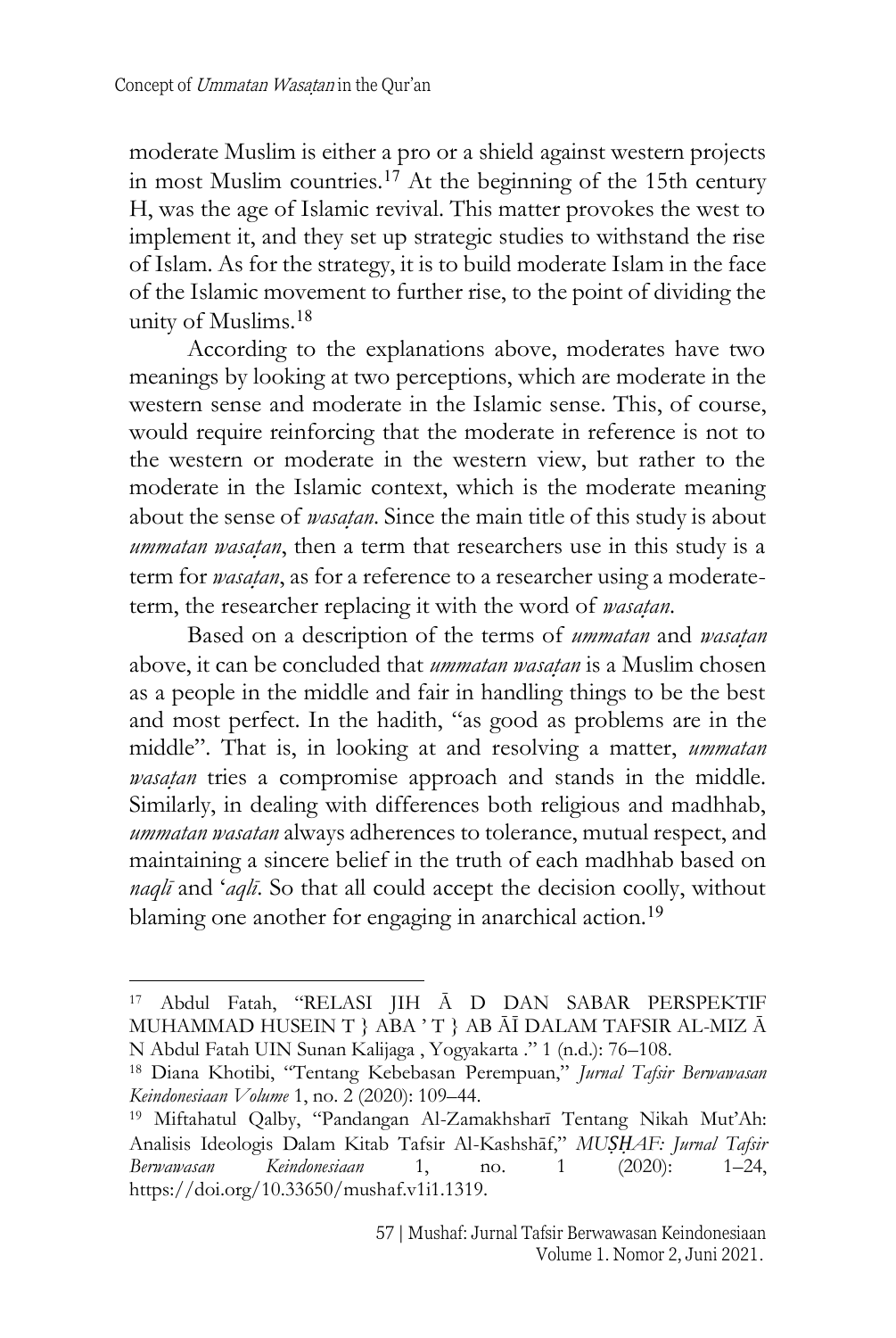Before the descent of verse 143, the first verse descends is verse 144, as in the history of *riwāyah*, Muhammad bin Ishaq narrated from al-Bara' that the prophet saw when *s*}*alāt* was still facing the Bait al-Maqdis he often turned his gaze to the heavens awaiting a command of God. Then god almighty. Lowering the letter of al-Baqarah, verse: 144; Al-Bara' continues his word:" So hey the Muslims, said!: "We want information on people (Muslims) who died before we faced the Kaaba. Then how will we pray to the Bait al-Maqdis?". Then god almighty. Lower the surah al-Baqarah, verse: 142-143.

From another history explains, Imām al-Bukhārī narrated from al-Bara' ibn Azīb that the prophet saw shalat appeared in front of Baitul Maqdis for 16 or 17 months. He wants to face Baitullah (Ka'bah). His first prayer before the Ka'bah was that of 'Asr. Then one of the friends who prayed with the prophet went out and passed by a group of friends in the middle mosque, 'he said: "I testify in the name of God, I have prayed with the prophet to face Makkah (the Kaaba)," so turn them around as those who prayed with the prophet to face Baitullah. And the people who died before the direction of the Qiblah shifted towards Makkah, the people who had been killed, we do not know what we said about them. Then god brought down.<sup>20</sup>

The explanation above, that verses 144, 143, and 142 explain the question of the transfer of the direction of the Qiblah from facing Baitul Maqdis changed direction to Masjidil Aqsha and then to the Kaaba when the prophet was in Medina. The *Kiblat* removal caused many people to wonder. The people who then raised an insulting cry and did not accept it. It explains that they were foolish ones, Jews. That is why verse 143 describes the position of Muhammad's people as *ummatan wasatan*, they are the chosen and fair. This is a comparison to another ummah, who in history were the dissidents and blasphemers of Islam made up of *Quraish*, hypocrites, and Jews. The prophet Muhammad's people were the best because they accepted the teachings of the Prophet (peace and blessings be upon him) and they had dealt justly with the teachings of Allah swt.

<sup>20</sup> Abu Nizhan, *Buku Pintar Al-Quran* (Qultum Media, 2008).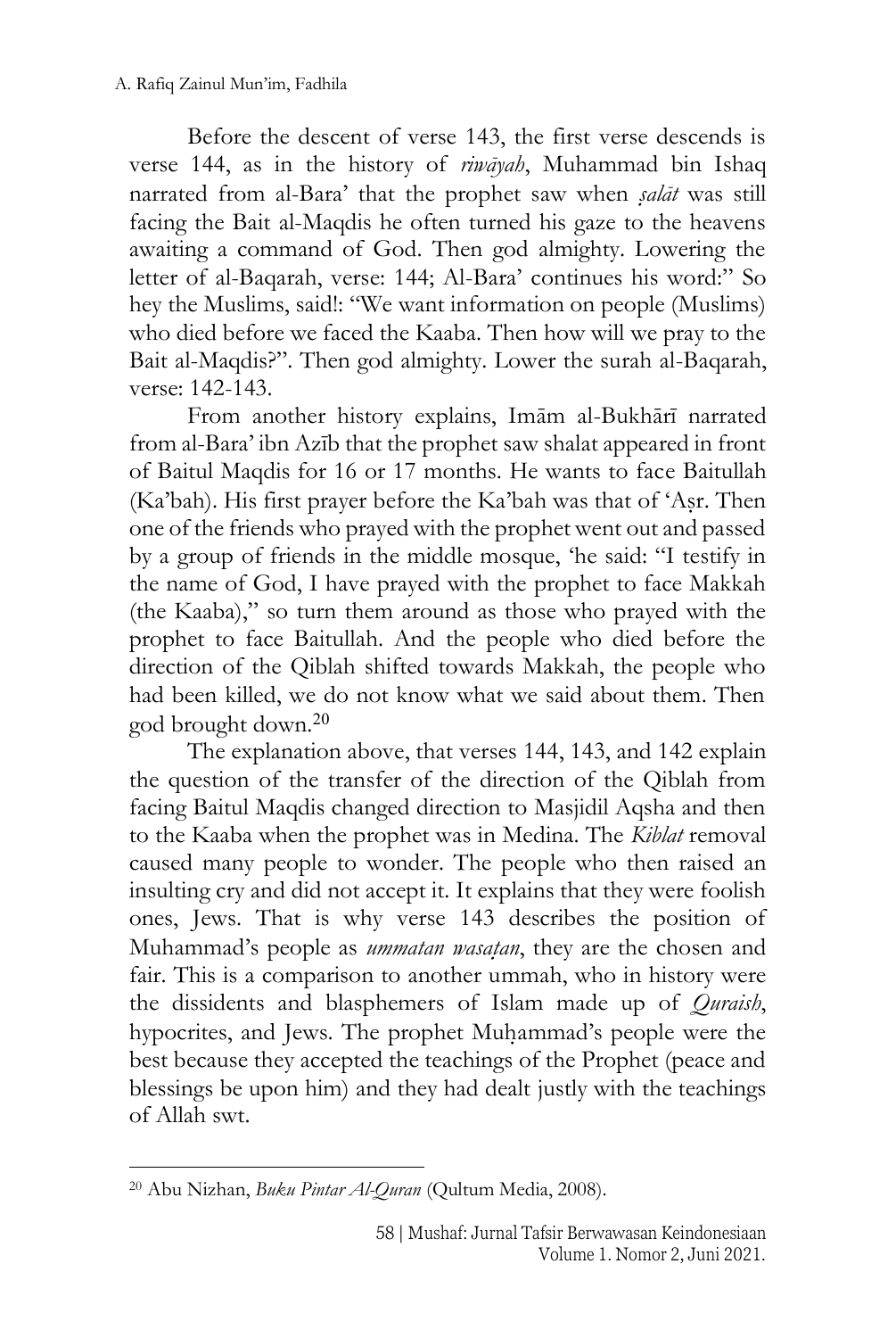In the aspect of verses *munāsabah* (connection), before verse 143 surah al-Baqarah, explains the removal of the qiblat direction from Baitul Maqdis towards the Kaaba of Makkah. The removal towards the Kaaba was aimed at the goal of the Muslims to face to one and clear qiblah. This verse 143, correlated with the preceding verse (verse 142), because this verse explains the ummatan wasatan (middle), in the sense that the middle position here is meant to not deny the commandment of god SWT, to follow the direction of the qiblah that was commanded to face the Ka'bah.

As was explained in the *Asbāb al-Nuzūl* above, that the foolish ones among the people, the pagans, hypocrites, about their opposition to the change of direction of the qiblah in verse 142, so in verse 143, God made Islam his chosen and medieval people. It is the affirmation of Muslims as the best and elects.<sup>21</sup>

From verses 142-145 in surah al-Baqarah, can also be understood that God gives a test to believers, who are among those who truly believe, and who are still in doubt of Islam. For those who understand and know about the lesson of the qiblat movement, it is obvious that their faith will be even more embedded. But for those who feel doubts and tossed about by indecision, or who merely engage in religion, with no knowledge and imagination, surely their faith will be more faded.

# **Tafsīr al-Marāghī and Tafsīr al-Qur'ān bi al-Imlā' Intellectual Profile of Ah**}**mad Must**}**afā al-Marāghī**

Ahmad Mustafā al-Marāghī was born in Marāgah city, a city which is located at the side of the Nile river, with about 70 Km in the south direction of Kairo city in the year 1300 H/1883 M. He was better known as al-Marāghī because of his hometown.<sup>22</sup> When Ahmad Mustafā al-Marāghī was born, the political, social, and intellectual situation in Egypt was changing nationalism, for at the time "Egypt for the Egyptians" was attempting to break free from the difficulties of both Usmaniyyah and the British occupation. When Ahmad

<sup>21</sup> M Quraish Shihab, *Tafsir Al-Misbah*, *Jakarta: Lentera Hati*, vol. 2 (Jakarta: Lentera Hati, 2002). 872

<sup>22</sup> Saiful Amin Ghofur, "Profil Para Mufasir Al-Qur'an," *Yogyakarta: Pustaka Insan Madani*, 2008.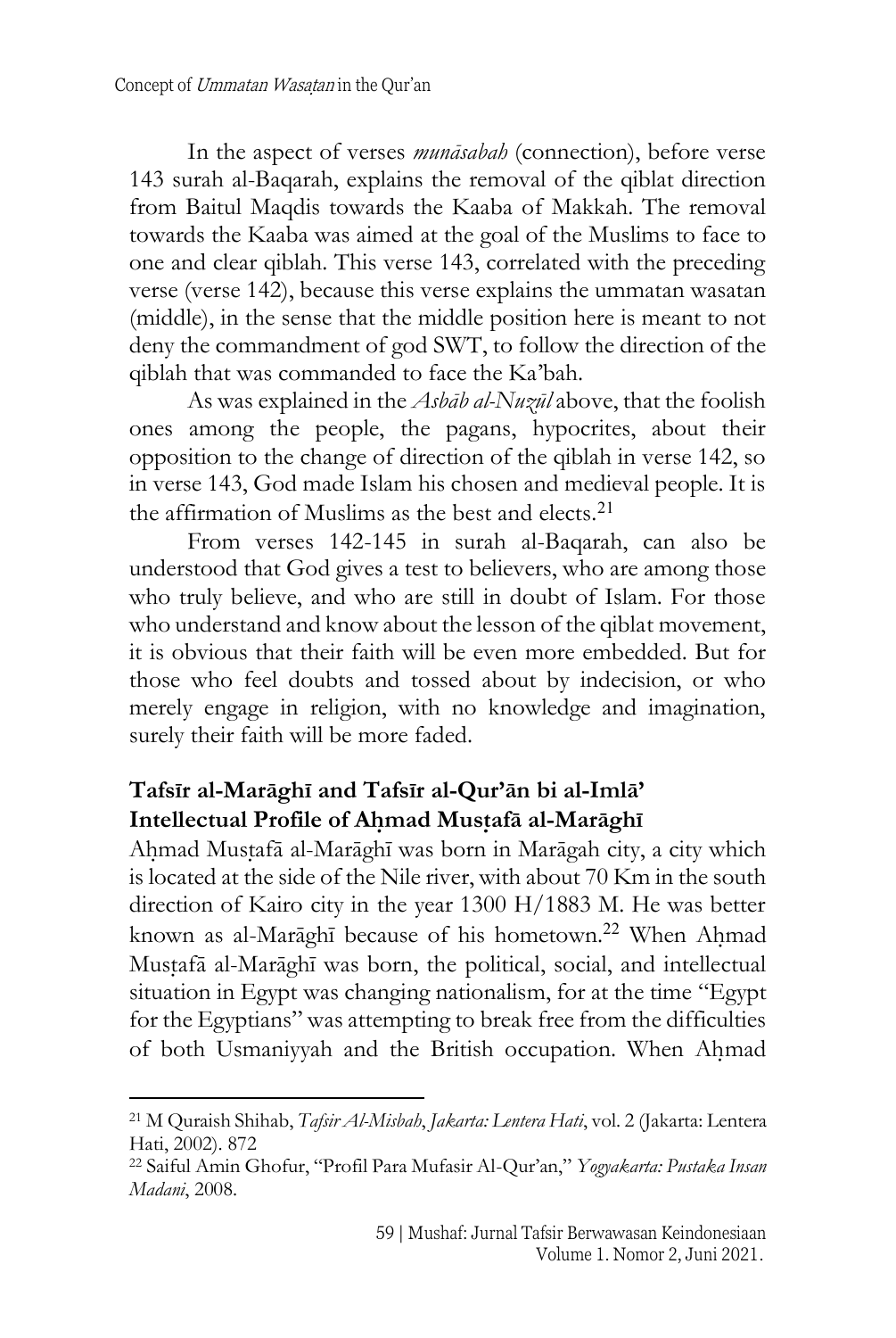Mustafā al-Marāghī entered school, he was taken by his parents to madrasah in his village to learn the Qur'an. By the age of 13th, he had memorized the Qur'an, and he had also studied tajwīd science and the sharī'ah basis at madrasah until he finished his secondary education

After he finished high school in his hometown, his parents told him to move to Cairo to study at al-Azhār University in the year 1314 H / 1895 M.<sup>23</sup> While studying in al-Azhar he pursued Arabic, tafsīr, hadīth, balāghah, fiqh, usūl al-fiqh, akhlaq, Qur'ān and falak as compared to others. On the other hand, he has been enrolled in the Cairo faculty. He was able to complete his studies at both colleges in 1909 M. This may have caused him to become one of the brightest students in his studies that he was eventually chosen as the finest alumnus in 1904 c.e. after Ahmad Mustafā al-Marāghī claimed his studies at al-Azhar and Dār al-'Ulūm, he began his career teaching in several secondary schools. He was then appointed head of the Madrasah Mu'allimīn in Fuyūn (a municipality some 300 km, 200 km southwest of Cairo). In 1916, he was appointed as an envoy to the al-Azhār University to teach Sharī'ah studies in Sudan. Not only he was busy teaching, but also al-Marāghī was busy writing scientific books.

In the next time, al-Marāghī was more settled, both as a bureaucrat and as an intellectual Muslim. He served as Qadī in Sudān until 1919 c.e., then being appointed the headmaster of the Sharī'ah in Dār al-'Ulūm in 1920 c.e. until 1940 c.e. and was appointed in 1928 to be the rector of the al-Azhār university for the second period in May 1928 and April 1935.<sup>24</sup> As he led al-Azhār, he attempted to continue his teacher's efforts to renew primarily in changing the mindset of Muslims who were then the best and were open to education. But what was planned as a very powerful

<sup>23</sup> Abdullah Mustafa Al-Maraghi, *Al-Fath Al-Mubīn Fī Tabaqāt Al-Usūliyyīn* (Beirūt: Muhammad Amin, 1934). 72

<sup>24</sup> Fithrotin Fithrotin, "Metodologi Dan Karakteristik Penafsiran Ahmad Mustafa Al Maraghi Dalam Kitab Tafsir Al Maraghi," *Al Furqan: Jurnal Ilmu Al Quran Dan Tafsir* 1, no. 2 (2018): 107–20.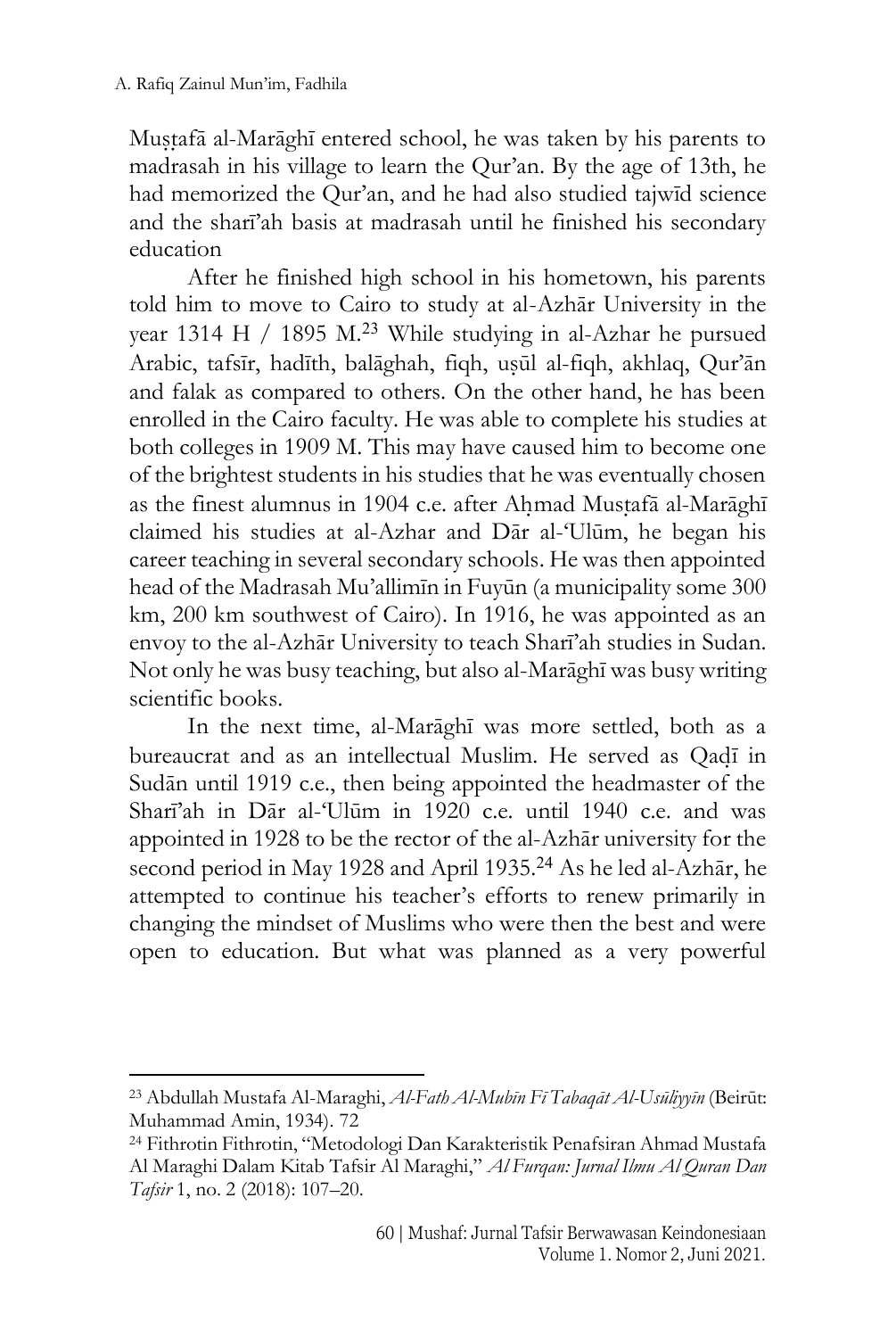challenge especially with traditional clergy? He finally put down the position<sup>25</sup>

Meanwhile, Ahmad Mustafa al-Marāghī became a professor of balāghah science and history of Islamic culture in the faculty of culture at al-Azhār University. During his lecture at al-Azhār and Dār al-'Ulūm, he lived in the Hilwan area and stayed there until his death, so that the city had a street named al-Maraghi. In addition, he also taught at the Ma'had Tarbiyah School for mu'allimīn for several years until he got his certificate of praise from the Egyptian king in 1361 H for his services. In 1370 H/1951 M, A year before his death, he was still teaching and was even believed to be the rector of the Madrasah Uthmān Māhir Bashā in Cairo until his dying day. Mustafā al-Marāghī passed away on July 9, 1952 M/1371 H, n his residence, at 37 Hilwan Zul Fikar Bashā street, and was buried in his family's funeral in Hilwan, about 25 km from Cairo. The teachers of Ahmad Mustafā al-Marāghī are Shaikh Muhammad 'Abduh, Shaikh Muhammad Hasan al-'Adawi, Shaikh Bahis al-Mut'i, and Shaikh Rifa'i al-Fayuni.<sup>26</sup>

## **Tafsīr Al-Marāghī And The Political Situation**

Knowing the figure of Ahmad Mustafā al-Marāghī cannot escape our attention to the book of Tafsīr al-Marāghī as his greatest work on interpretation. Ahmad Mustafā al-Marāghī is one of many scholars who wrote in various scientific disciplines such as tafsīr, fiqh, balāghah, and so on. As for what became the background of the study of the book of tafsir, it could be viewed impartially in the Muqaddimah interpretation that this study of the book of tafsir is affected by two factors

He received many questions from communities that were centered on matters of interpretation, things that are the most understandable and helpful to his readers and can be learned in a

<sup>25</sup> Ahmad Fawaid, "Filologi Naskah Tafsîr Bi Al-Imlâ' Surat Al-Baqarah Karya Kyai Zaini Mun'Im," *Jurnal Studi Ilmu-Ilmu Al-Qur'an Dan Hadis* 20, no. 2 (2019): 143, https://doi.org/10.14421/qh.2019.2002-02.

<sup>26</sup> Sherly Dwi Agustin et al., "WACANA MISOGINIS DALAM DISKURSUS TAFSIR AKADEMIS: KAJIAN EPISTEMOLOGIS ATAS JURNAL TAHUN 2010-2019 Sherly Dwi Agustin UIN Sunan Kalijaga , Yogyakarta" 1 (2020): 25–52.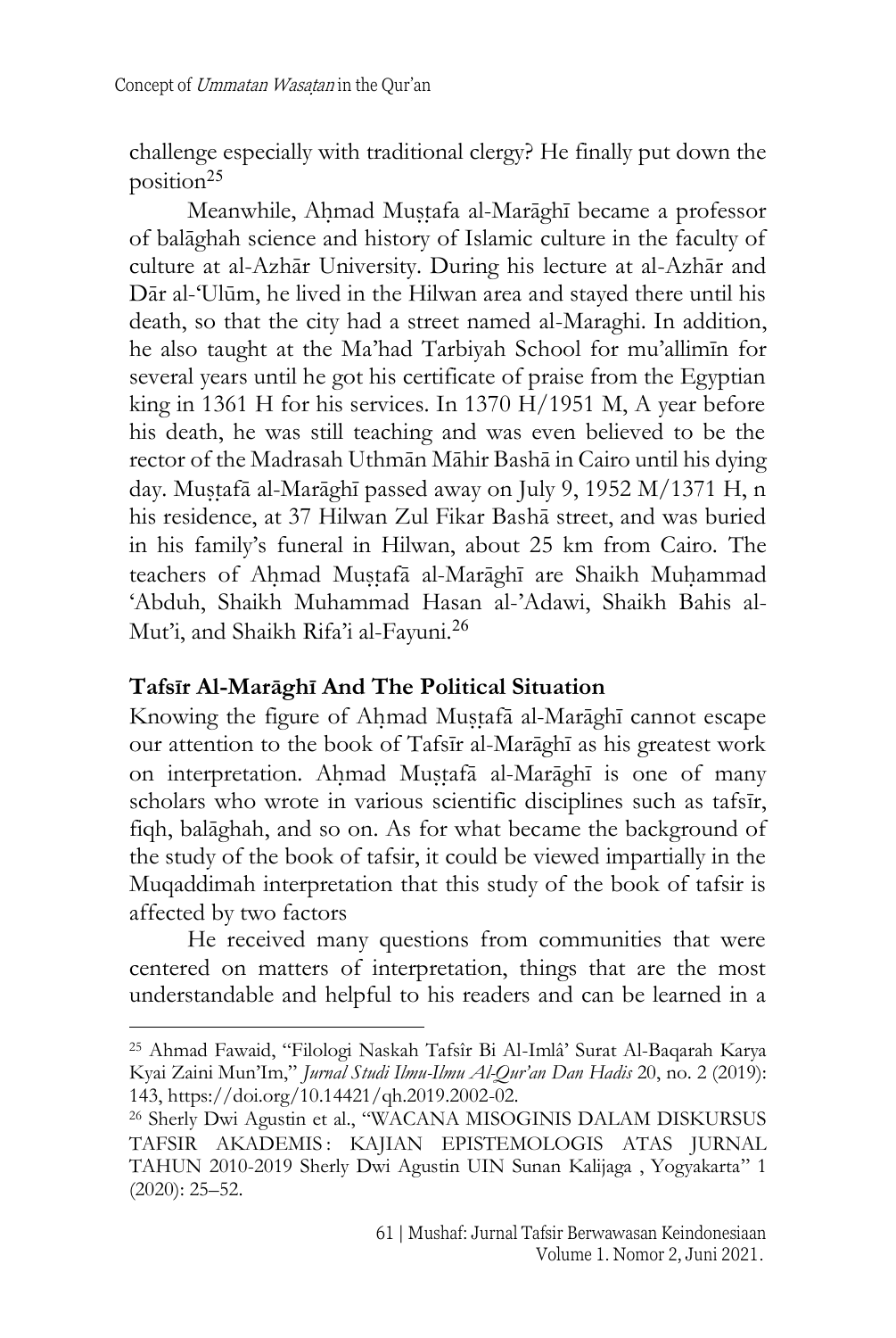short period. Hearing the question, he found it rather difficult to answer that question. For revealing religious matters and incomprehensible difficulties, but most of the book of interpretation has been heavily spiced with terms of other sciences, such as balāghah, nahw, sarf, fiqh, tauhīd, and other sciences. All of that is an obstacle to understanding the Qur'an correctly for its readers. 27

In addition to this, the book of interpretation at the time was already complete with interpretations or already using scientific analyses as they were not needed at the time, according to him, the Qur'an did not need to be interpreted by scientific analysis because the scientific analysis was only valid for an instant (relative), because, with the passage of time or time, it was certainly the situation that would change, whereas the Qur'an was in force throughout the times.

This factor came from Ahmad Mustafā al-Marāghī himself, who had set out to be the torch for Islamic knowledge especially in the field of Interpretation studies, and therefore he felt obliged to develop the science he already had. As a result of that fact, it was that al-Maraghi, who had been dabbled in Arabic for more than half a century, both learning and teaching, felt called upon to compose a book of interpretation using a systematic and effective, simple language easy to understand. The book of interpretation is named "Tafsīr al-Marāghī".

## **Tafsir al-Qur'an bi al-Imlā' Intellectual Profile of KH. Zaini Abdul Mun'im**

KH. Zaini Abdul Mun'im was born in the village of Galis district, about 9 km east of the town of Eastern Java, in 1906 from the couple. Abdul Mun'im and Nyai Hamidah. KH. Abdul Mun'im was the son of Kiai Mudarik, founder of a Panggung Galis Islamic Boarding House. This falling of genealogy came to Bendoro Saud, or more commonly known as Tumenggung Tirtonegoro, a Regent of Sumenep who was also a descendant of prince Ketandus or a grandson of Sunan Kudus. As for the mother of KH. Zaini Abdul

<sup>27</sup> Rifa Roifa, Rosihon Anwar, and Dadang Darmawan, "Perkembangan Tafsir Di Indonesia (Pra Kemerdekaan 1900-1945)," *Al-Bayan: Jurnal Studi Ilmu Al-Qur'an Dan Tafsir* 2, no. 1 (2017): 21–36.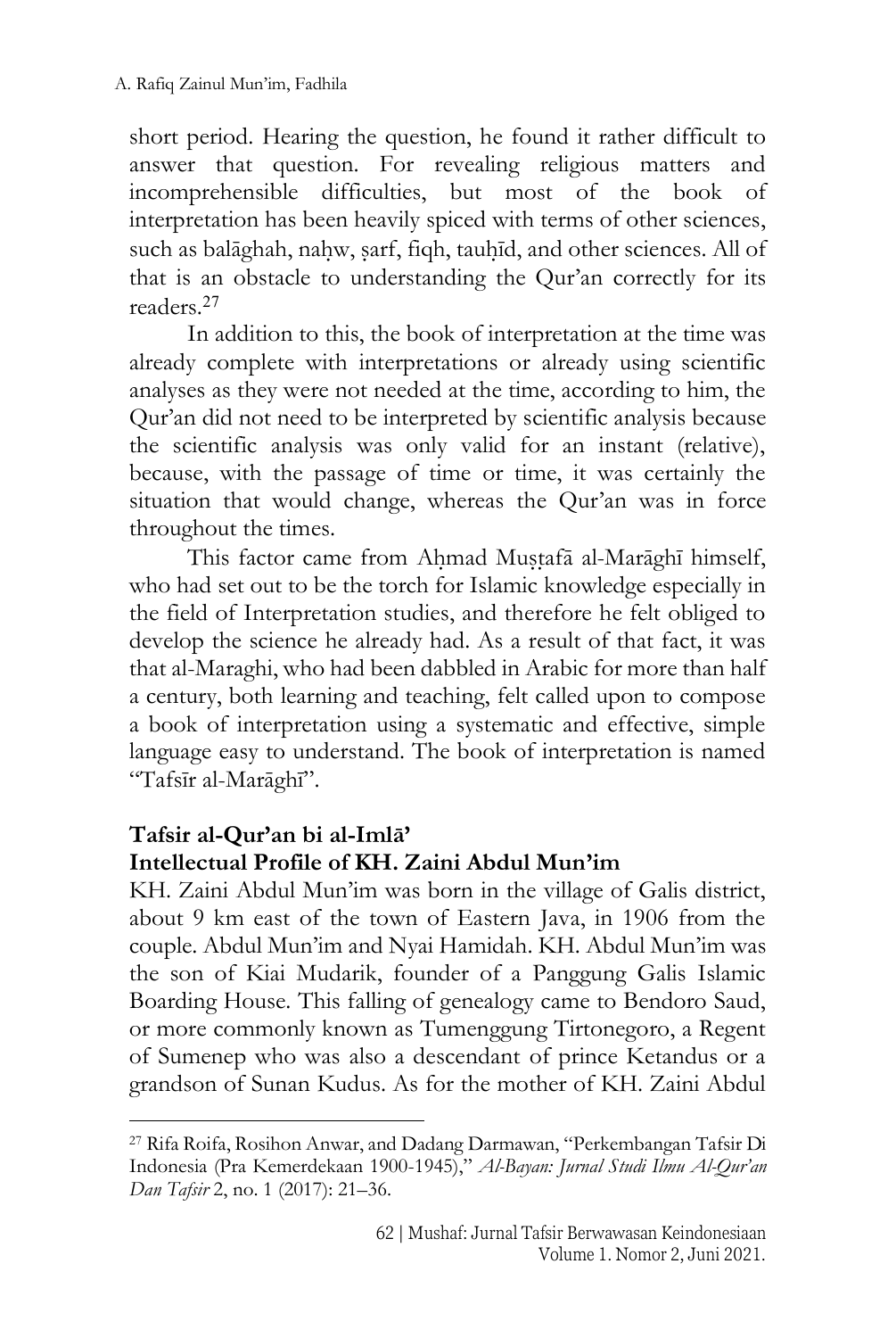Mun'im -Nyai Hamidah-descended from the Kings of Pamekasan through the KH. Bujuk Azhari (Raton Sidabulangan), the master of the Pamekasan palace.<sup>28</sup>

At birth, his father named him Abdul Mughni, who after performing the pilgrim he is called Zaini. As customary in the house of Islamic boarding, KH. Zaini Abdul Mun'im became the family's hope of becoming a believer and was able to replace his father as the school's caretaker. Therefore, at an early age, KH. Zaini Abdul Mun'im had been taught the Qur'an by his mother, which was later followed by learning the Qur'an to his father, KH. Abdul Mun'im and KH. Shanhaji who was known as Kiai Anom, a cousin of Kiai Abdul Mun'im, who in daily activities helped Kiai Abdul Mun'im. 29

In 1917, at just the age of 11th, KH. Zaini Abdul Mun'im attended Volk School (People's School) during the Dutch occupation. In this school, KH. Zaini Abdul Mun'im received a Dutch education for four years and ended in 1921. After quitting community school, education is continued at nonformal educational institutions or Islamic boarding schools. Some of the messages he had stopped were the Pademangan Bangkalan Islamic boarding house at Madura under KH. Moh. Kholil and KH. Muntaha, for one year. <sup>30</sup> Banyuanyar Islamic Boarding House under the KH. Abdul Hamid and KH. Abdul Madjid since 1922. Sidogiri Pasuruan Islamic Boarding House under the KH. Nawawi since 1925. Tebuireng Jombang Islamic Boarding House under KH. Hasyim Asy'ari.<sup>31</sup>

His business as a mentor of the Islamic boarding house and as the manager of NU east regional Java did not cause his creativity to be encouraged. He has written several works: Nadzam Safinah

<sup>28</sup> Fawaid, "Filologi Naskah Tafsîr Bi Al-Imlâ' Surat Al-Baqarah Karya Kyai Zaini Mun'Im."

<sup>29</sup> Ibid.

<sup>30</sup> Mursyid Mursyid, "Pilihan Rasional Kiai Dan Desain Pendidikan Toleransi Di Pondok Pesantren Tebuireng Dan Nurul Jadid," *ISLAMICA: Jurnal Studi Keislaman*, 2016, https://doi.org/10.15642/islamica.2016.11.1.27-55.

<sup>31</sup> Khoirul Anas, "QAṢAṢ QUR'ĀNI DALAM TAFSIR AL-BAQARAH KH ZAINI MUN'IM:'TELAAH KISAH PENCIPTAAN NABI ADAM SEBAGAI KHALĪFAH,'" *MUṢḤAF: Jurnal Tafsir Berwawasan Keindonesiaan* 1, no. 1 (2020): 179–201.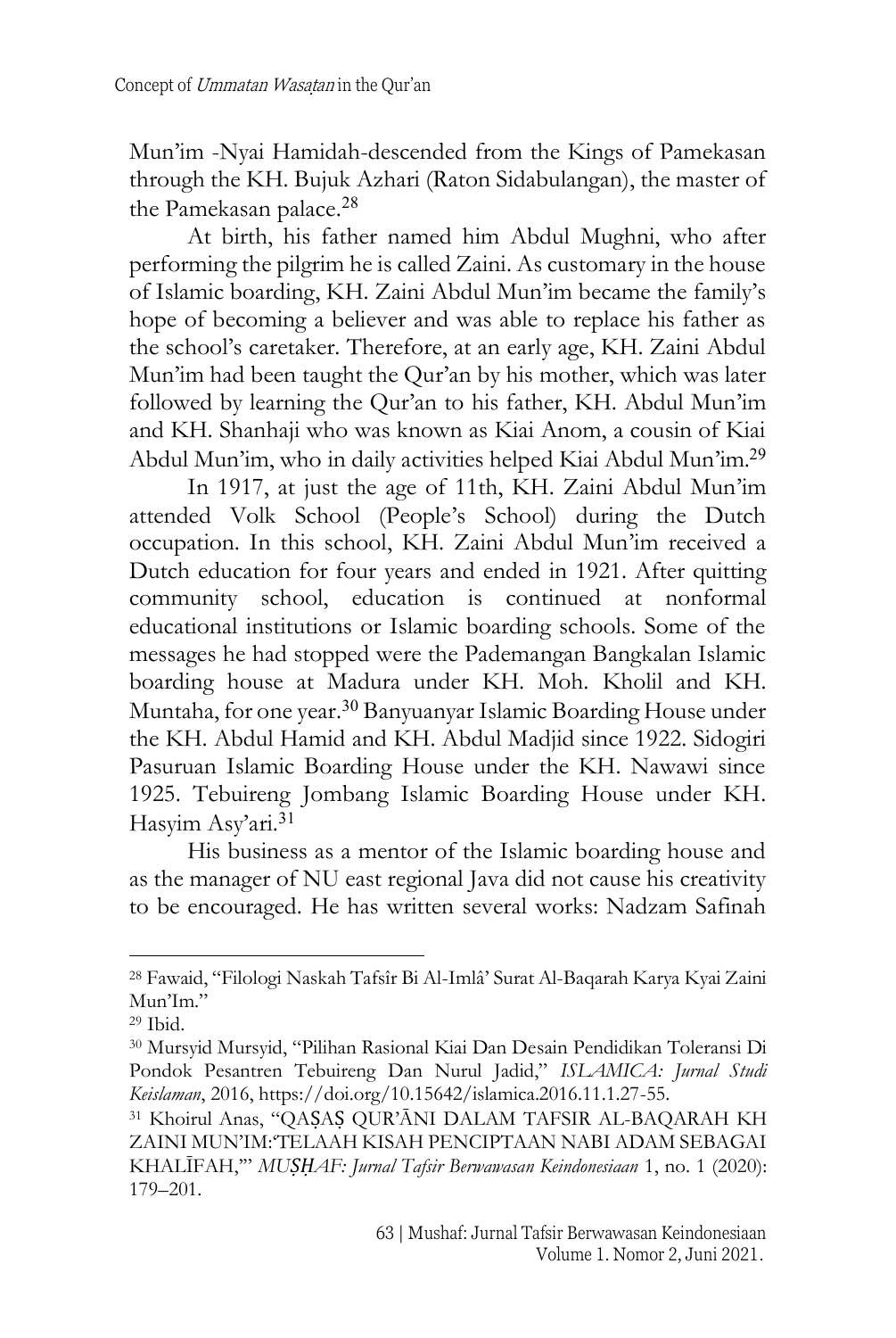Al-Najah in 1957, Nadzam Syu`bi al Iman in 1967, some Islamic Preaching problematic in 1971, Tafsir surah al Fatihah bil Imla` in 1973, Tafsir surah al-Baqarah -- verse 124 in 1973.

## **The Interpretation of Ummatan Wasat**}**an in Tafsīr al-Marāghī and Tafsīr al-Qur'ān bi al-Imlā'**

## **Tafsīr al-Marāghī**

The prophet Muhammad's sending to the world aside for the Preaching Islam to every corner at once carried doctrine toward *ummatan wasatan*, a people who followed the middle way. Trust in the afterlife, then charity in this world. Seeking riches in defense of justice, putting spiritual and physical health first, for one is related to the other. Advance mind intelligence but by strengthening worship to sublimate feelings. As long as these people continue to walk *s*}*irāt*} *al-mustaqīm*, the upright way, and so long as they remain worshipers of the middle road. The holding out of the sentence *ummatan wasatan* going hand in the Our'an is only once that it appears in QS. Al-Baqarah: 143.

ُكوَن َ ي َ َل النَّا س و عَ َ ُكونُوا ُشهَ َداء تَ َ َس ًطا ل َّمًة و ُ أنَاكُْ ْ كَ َذ َل َجَعل ُ ْك َشه ي ًدا ْ ي َ َّ ُسوُل عَل الر

"And so (also) we have made you (Muslims), a just and chosen people that be witnesses of (deeds) of people and that apostles (Muhammad) be witnesses of your (deeds)"32

In the Dictionary of Qur'an sciences, the terms of *ummatan wasatan* mean a chosen people and fair, and it also means a middle people, meaning a middle people, who are oppressed in all their beliefs, not going beyond and too far in embracing them, as well as their morals and their atrocities, everything in the middle encompassing the question of the world and the next. The term *alwasat*} in Arabic is an *isim* (noun) that can be used for *mudhakkar* and *muannath, mufrad* and *jama*<sup>23</sup> Therefore, if the word *wasatan* is

<sup>32</sup> Department of Religion RI. *Al-Quran Indonesian Translation*. (Jakarta: PT. Sari Agung, 2002), p. 39.

<sup>33</sup> Ahsin W. Al-Hafidz, *Kamus Ilmu Al-Quran* (Jakarta: Amzah, 2005).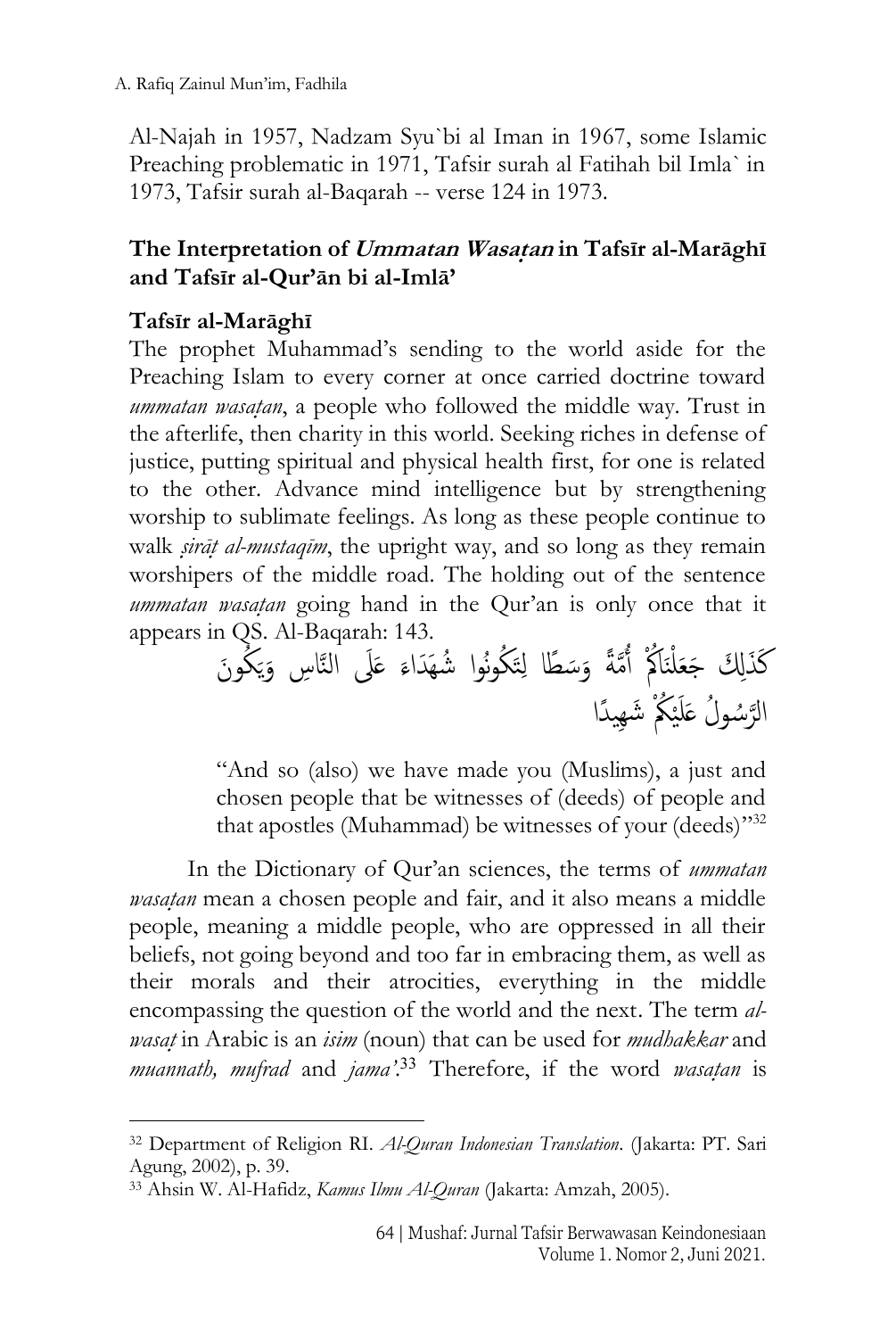connected to the word *umat* it means; balanced, middle, or best people.

It is of great interest to note that this word *wasatan* (middle, secondary, medieval) is found in the 43rd verse surah al-Baqarah, where all the verses are 286. That means that in terms of their placement, the word of *wasat*}*an* is right in the middle of the surah of al-Baqarah (286 divided by two is 143). Verse 143 is the one in the middle of surah al-Baqarah. It is stated meanings that we find most often in the interpretation of the ulama' of the word of *wasatan*, with the interpretation of al-Maraghi in its interpretation book.

As the last celestial religion that God passed down through the prophet Muhammad (peace and blessings be upon him), Islam was interpreted to contain moderate teachings in it. In one verse the Qur'an of Muslims is called the *ummatan wasatan*, which is moderate people neither extreme right nor left.<sup>34</sup> In its teaching structure, Islam always combines the two opposing extremes. For example, the teaching of Islam not only contains the issue of deity in esoteric (*aqīdah*), but also of other matters involving humanity with its various implications in everyday life. In more detail, the Islamic component includes the three dimensions of doctrine, which are *al-Ah*}*kām al-I'tiqādiyyah* (tauhid doctrine), *al-Ahkām al-Khuluqiyyah* (ethics and morality), and *al-Ahkām al-'Amaliyyah* (practical rules of daily life), <sup>35</sup> As universal teaching that knows no forms of inclusion, Islam can certainly reflect the virtues of freedom as long as it comes with responsibility both morally and legally. In other terms, Islam teaches the balance of freedom and responsibility in every command and deed. The variety and diversity of freedoms in Islam may include freedom of religion, freedom of speech, and freedom of thought (QS. al-Qasas: 77).

Other characteristics inherent to Islam are *al-wasatiyyah* or at*tawazun* (moderate), the middle road between opposing poles. Such as the center between spiritualism (*ruhāniyyah*) and materialism (*maddiyah*) <sup>36</sup>. If it is Viewed in the interpretations of the Qur'an, *din al-wasat* (the middle religion) or *ummatan wasatan* (the middle people),

<sup>36</sup> Ibid.

<sup>34</sup> Abu Yazid, *Islam Moderat* (Jakarta: PENERBIT ERLANGGA, 2014). 7

<sup>35</sup> Ibid.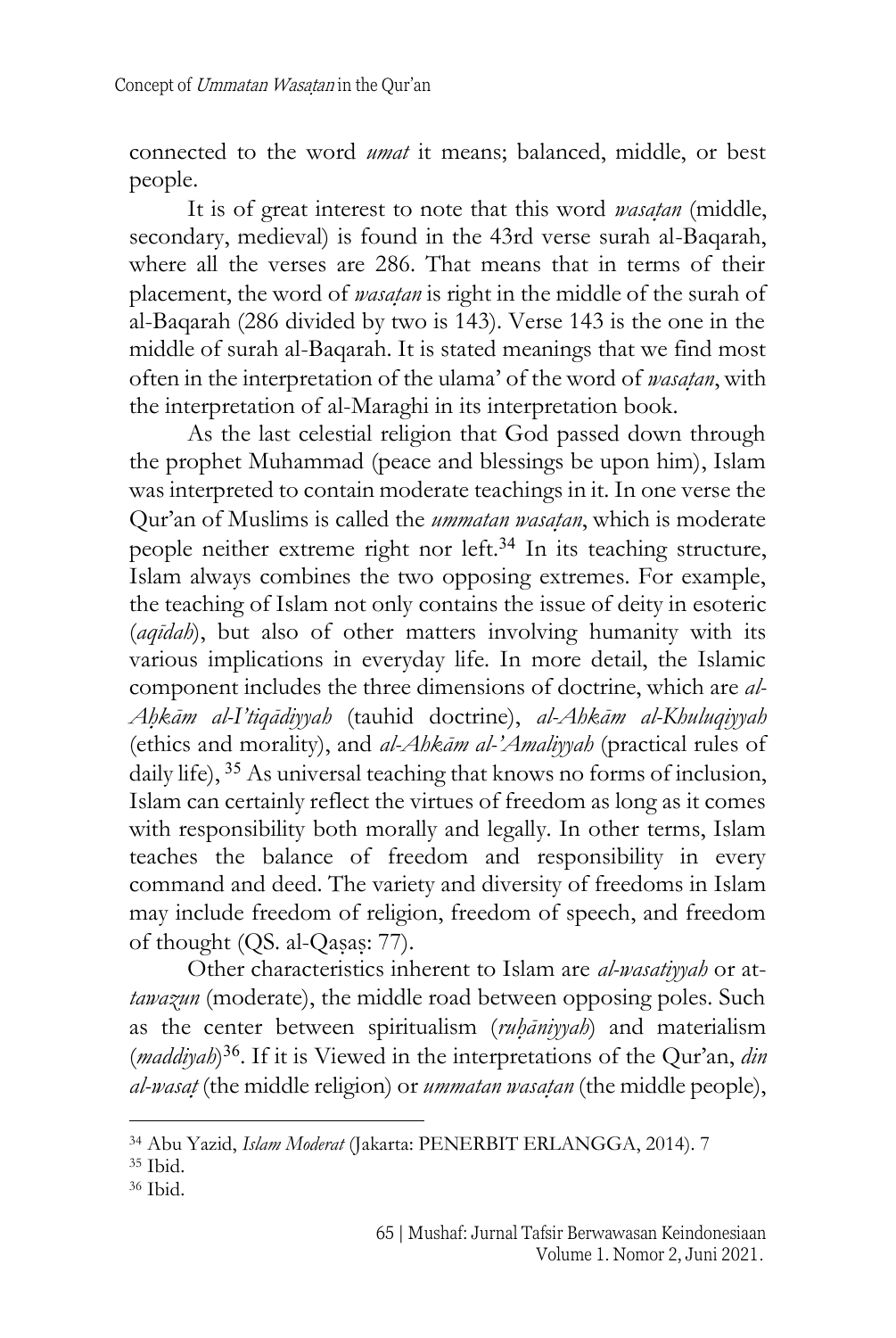was used to declare the religion in the middle of Christianity and the Jews.

What al-Maraghi expounded in his interpretation describes *ummatan wasatan*, that God has made Muslims as a chosen and middle people. These were not people who were overly critical of their opinions and were not unduly inhibited. Before the birth of Islam, mankind was divided into two groups. *First*, some people are always inclined toward the interests of the world and the needs of *jasmaniyah*, such as the Jews and *mushrikīn*. *Second*, some bridle or clothe themselves with total spiritual customs and interests, there totally leaving behind worldliness, including their need for *jasmaniah*. Among them were the Christians and the *Sabi'in*. Then there are some adherents of the Hindu religious sect who are idolaters.<sup>37</sup>

# **Tafsīr al-Qur'ān bi al-Imlā'**

The tolerant and accommodating character of aswaja resonates in *tawasuth* or *wasatiyyah* attitude, which is often translated into English as moderation. According to KH. Afifuddin Muhajir, *wasatiyyah* had another meaning, namely *al-waqi'iyyah* (realistic). It's not acceptance and surrender to circumstance, but taking into account the reality and not being absolute, but while still trying to achieve an ideal<sup>38</sup>

KH. Zaini Abdul Mun'im argues in his interpretation that the meaning of *ummatan wasatan* is God's making of Muslims a people who implement syari'ah and guidelines on as-sunnah that are in the way of God in the religion and the limits which God has set and is in a middle way. So as not to become excesses in religion and make judges of their real intellect weak inability. And the Muslims are the chosen people and in the middle between the Jews and Christianity.<sup>39</sup>

As it is known, before the birth of Islam, mankind was divided into two classes. Then came Islam, which attempts to smother between these two needs, the spiritual and secular (*jasmaniyah*), as well as the humane rights, where Islam views people as spiritual and physical. Or if you like, let's say that humans are

<sup>37</sup> *Ibid.*

<sup>38</sup> Abdurrahman Wahid, and friends. *Islam Nusantara*, (Bandung: PT Mizan Pustaka, 2015), p. 23.

<sup>39</sup> KH. Zaini Mun'im, *Tafsir Al-Qur'an Bi Al-Imla'.* (T.p: T.tp, n.d.).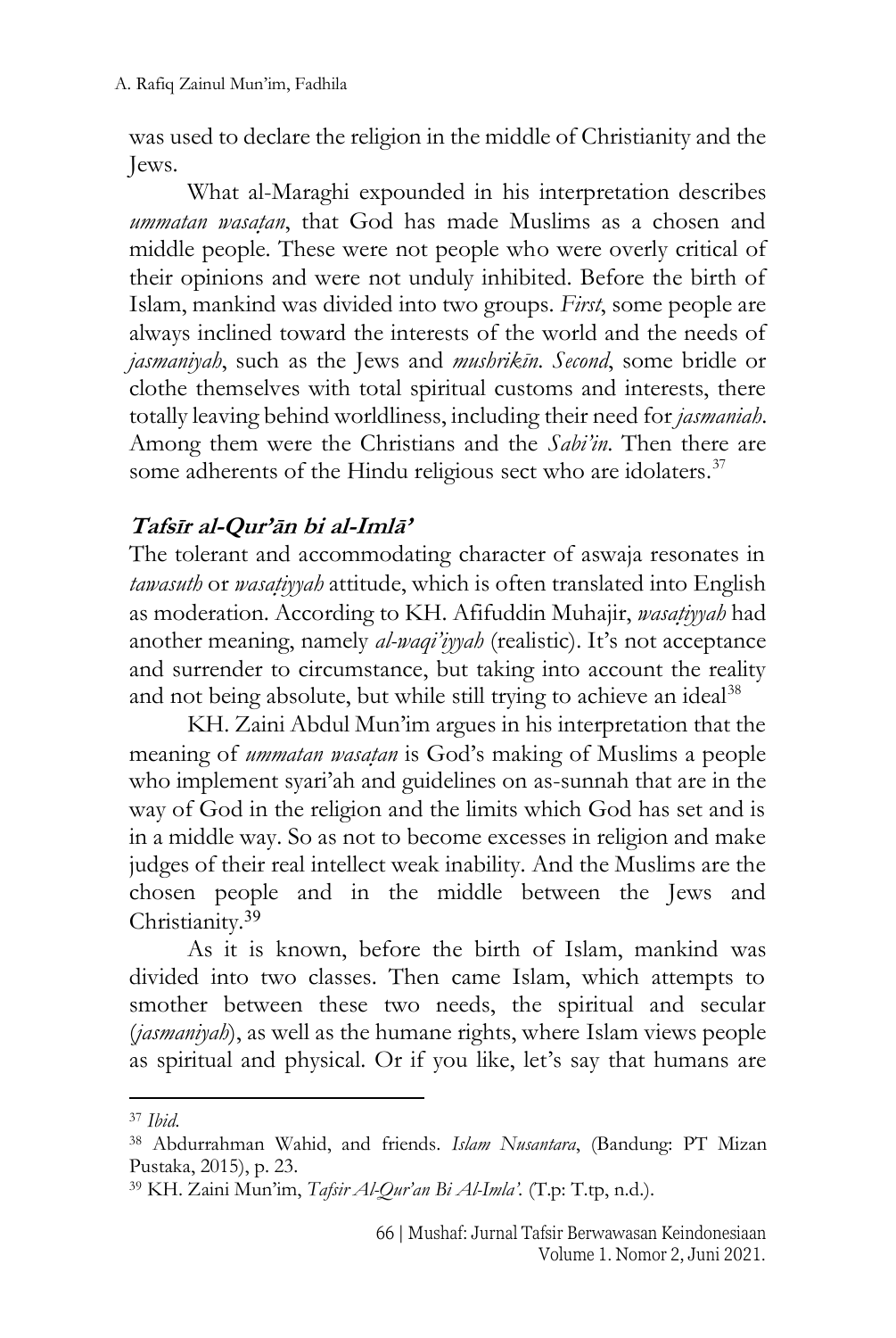composed of angels and animals. So for a person to become a perfect human being, it must meet both of these needs in a balanced and united. 40

Muslims are a people given by syari'ah in deed and word towards the *haq* to stay away from mistakes. It was also the apostle who was created as a witness of the Muslims. And following the guidelines and principles and guidelines of God's teaching are a selfmodel in distinguishing right from wrong, so the person is an obedient servant of God and uses his learning to approach prayerfully worship of God. And an honest person can distinguish from error and turn away from God's religion<sup>41</sup>.

From the interpretation of KH. Zaini Abdul Mun'im is discernible to *Nahdhiyah* character with heavy. The framework of mindfulness with NU characters based on *Ahlu al-Sunnah wa al-Jamā'ah*, that is moderate thought patterns (*tawassuth* or *I'tidal*), balanced thought patterns, not to go too far in understanding textual religious teachings, nor to go too far in understanding of textual religious teachings, also do not tend to overdo the idea of civic duty (*tawāzun*) with tolerant thought patterns, can live peacefully with other groups although have a difference *aqīdah*, the way of thinking and culture (*tasāmuh*), the reformative thought pattern, Pursuing improvements in a better direction (*ishlāhiyyah*), a constructive mind-set, constantly contextual in response to problems (*tatawwwr*), and a methodological mindset, using a framework of thought referred to by *Nahdlatul Ulama* (*manhajiyah*).

His *nahdhiyah* character is evident when mentioning that a group of people will be said to be *ummatan wasatan* when it has followed the things God has outlined. Not only carry out the Syariah but it still has to adhere to the Qur'an and the sunnah by bringing it up through the middle ground, not exaggerating or being too withdrawn.

<sup>40</sup> *Ibid*.

<sup>41</sup> *Ibid.*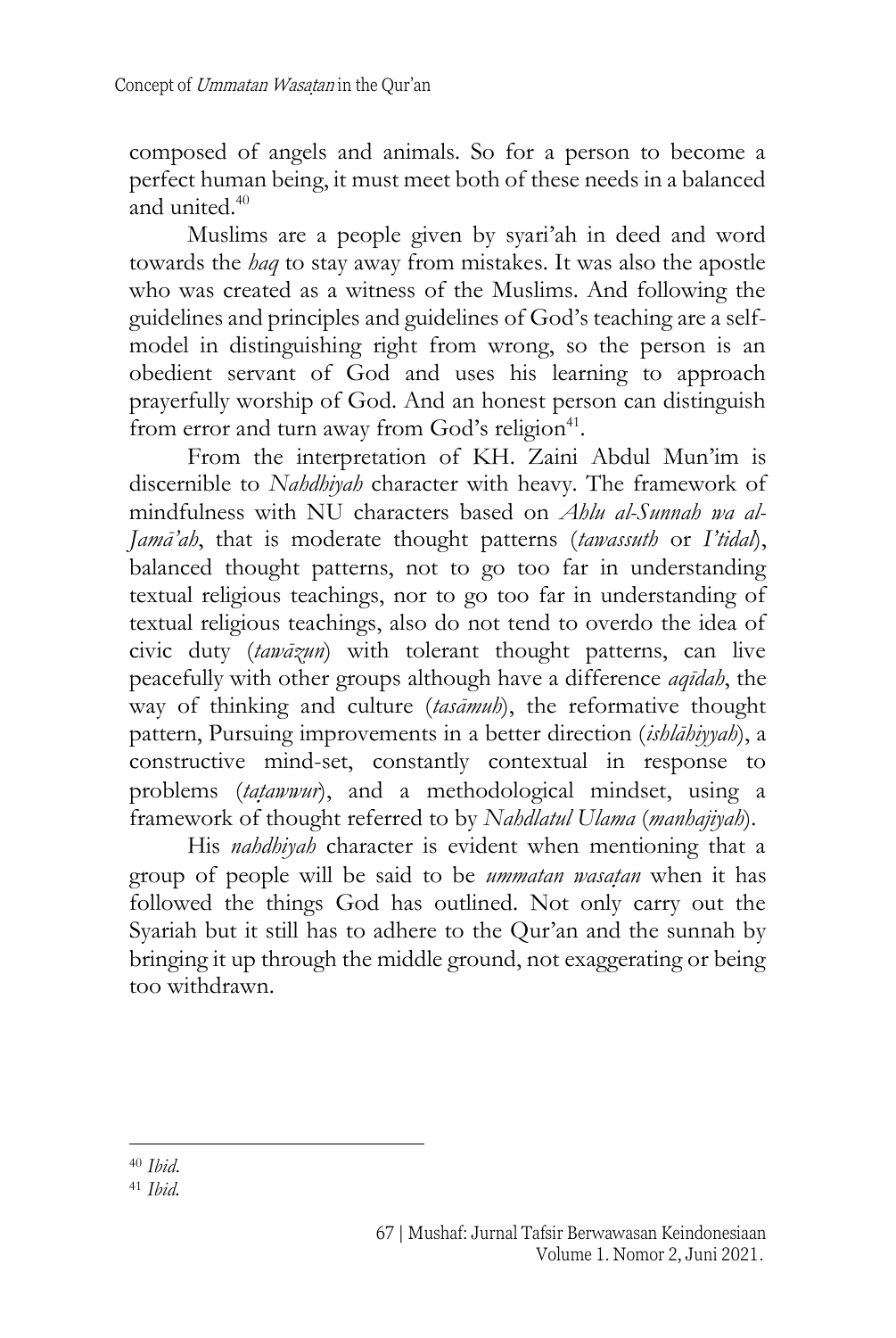## Significance of *Ummatan Wasatan* On the Indonesian **Context**.

There came a verse describing the *ummatan wasatan* by warning Muhammad's people that they were a people in the middle, going straight, not glued to the world so they will be enslaved by things and matters, even though it would feed on the blood of their fellowmen. Neither was it merely a matter of spirituality, So it can't be run because the body was alive. Islam came to reunite between those two pathways of life. In the prayer began to clear the meeting between the two, prayer was done with the body, did stand, *ruku'* and did obeisance, but all of it must be done peacefully.

It also appears on Friday's rules. That day from morning may work hard in his search for sustenance, commerce, and farming, and so forth, but upon coming the Friday prayer call let immediately set out to carry out the prayer, to call and remember god. And after prayer, immediately leave the mosque to go to work and work again. This pointed to the middle between the three rival religions of Jews, Christianity, and Islam. From the two interpretations that the researchers learned, though at one time it seems to be the same but there is a difference. KH. Zaini Abdul Mun'im is more critical to interpret *ummatan wasatan*. And al-Maraghi tends to be more universal in his interpretations of the theme subject of the study.

Both al-Maraghi and KH. Zaini Abdul Mun'im mean *wasat*} with a fair and the middle characters. More than that is overacting. If less is called *taqsir*, too restrictive or narrow. Both of these final qualities are highly regarded. Among the three qualities, the most sublime is *wasat* (middle). That is, no exaggeration, no excess, and no restraint. It is as the poet once said. The different interpretations of al-Maraghi and KH. Zaini Abdul Mun'im was al-Maraghi interpreting *ummatan wasatan* curtly and directly to the point. Al-Maraghi mentions interpretations of *ummatan wasatan* with the chosen and the middle. These are not people who were overly critical of their opinions and were not unduly inhibited. And it ended up there by not explaining more fully the immense claims of *ummatan wasat*}*an* based on al-Maraghi.

Whereas KH. Zaini Abdul Mun'im interprets it in more detail and specifics. That the *ummatan wasatan* in his interpretation is that the people who held the syari'ah and guided on as-sunnah which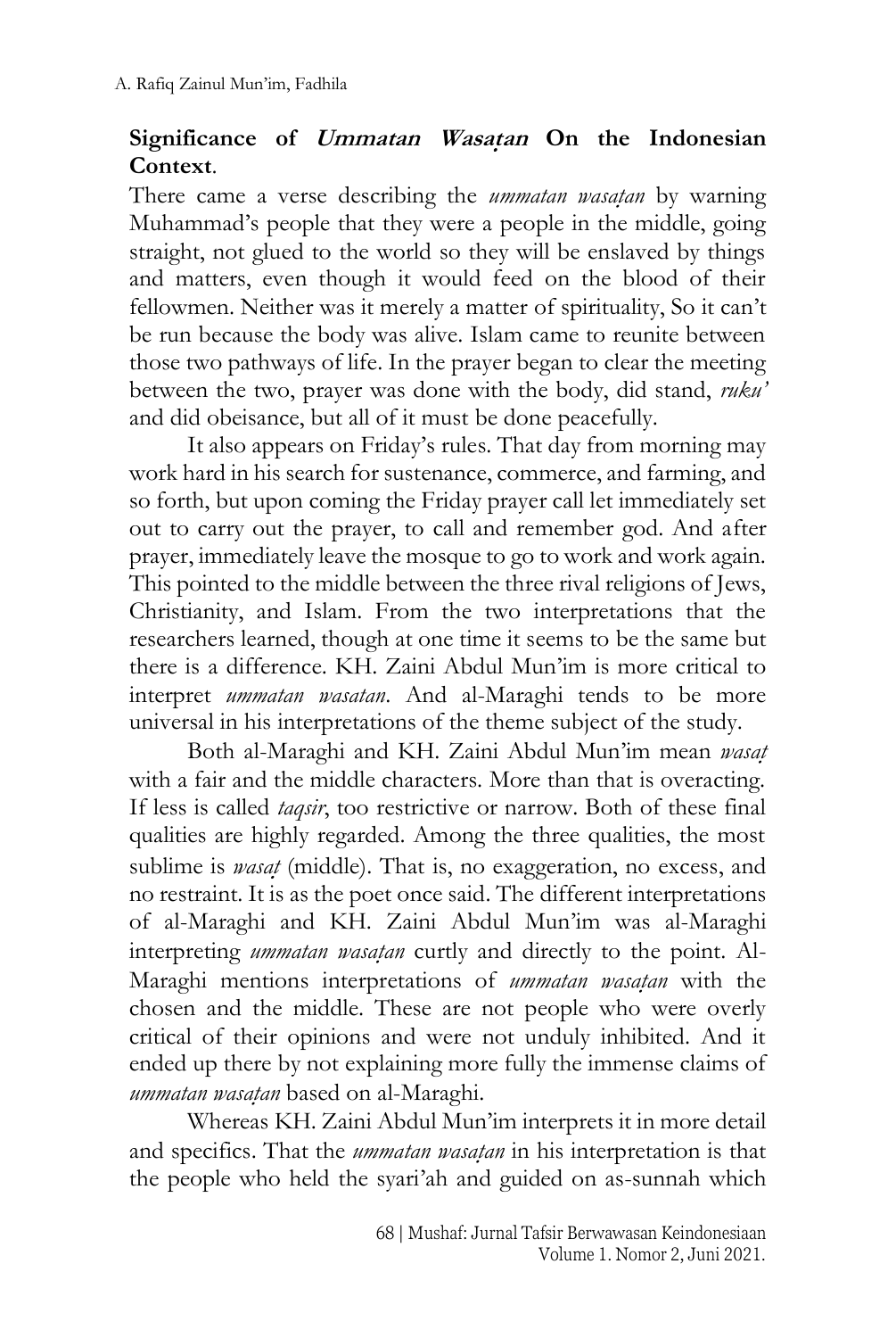were in the way of God in the religion and the limits God had set and was in a middle way. So as not to become excesses in religion and make judges of their real intellect weak inability.

Further, KH. Zaini Abdul Mun'im also said that Allah SWT mentions to the people of Muhammad saw as *ummatan wasatan* nothing more than their notion of balance in religion, which they are not like the ones of Christian's excessive life in the priesthood (*tarah*}*h*}*ub*), and excessive in honoring the prophet Isa as, they are not like the Jews who had so despised the religion of his God, by changing the verses that had been handed down, Lying and killing his apostles.

But the people of Muhammad (peace and blessings be upon him) are between the two factions above. Therefore, Allah SWT addressed them with *wasatan*, since basically, the business that God favored was the middle one. Thus, the combination concept of researchers into the notion of *ummatan wasatan* by examining the two interpretations is a balanced society, a quality at the center of two extreme poles, that is a tendency toward the interests of the world and the physical needs of the Jews, and a total tendency toward selfrestraint from the mundane. Or in other words, *ummatan wasatan* is a balanced society because of their middle position and can select and select the best of all opposites.

In the concept of *ummatan wasatan* there is also an attitude of appreciation or respect among religious believers, as in QS.as-Syura: 15. With the same intent but with a different explanation, M. Quraish Shihab said that the concept of *ummatan wasatan* is a moderate society of not drowning in a life of materialism, nor rising high in the life of spiritualism. When the eye is faced in heaven, the foot must stand on the earth. Islam teaches the people to reach for temporal material, but with celestial values. 42

The result of *ummatan wasatan* is the growing unity and united among human beings from the external side, that is outside of Islam and its internal side, that is inside Islam itself. It means that there is a good relationship between fellow living creatures, as well as a good relationship with God almighty., so what God promises of

<sup>42</sup> Shihab, *Tafsir Al-Misbah*.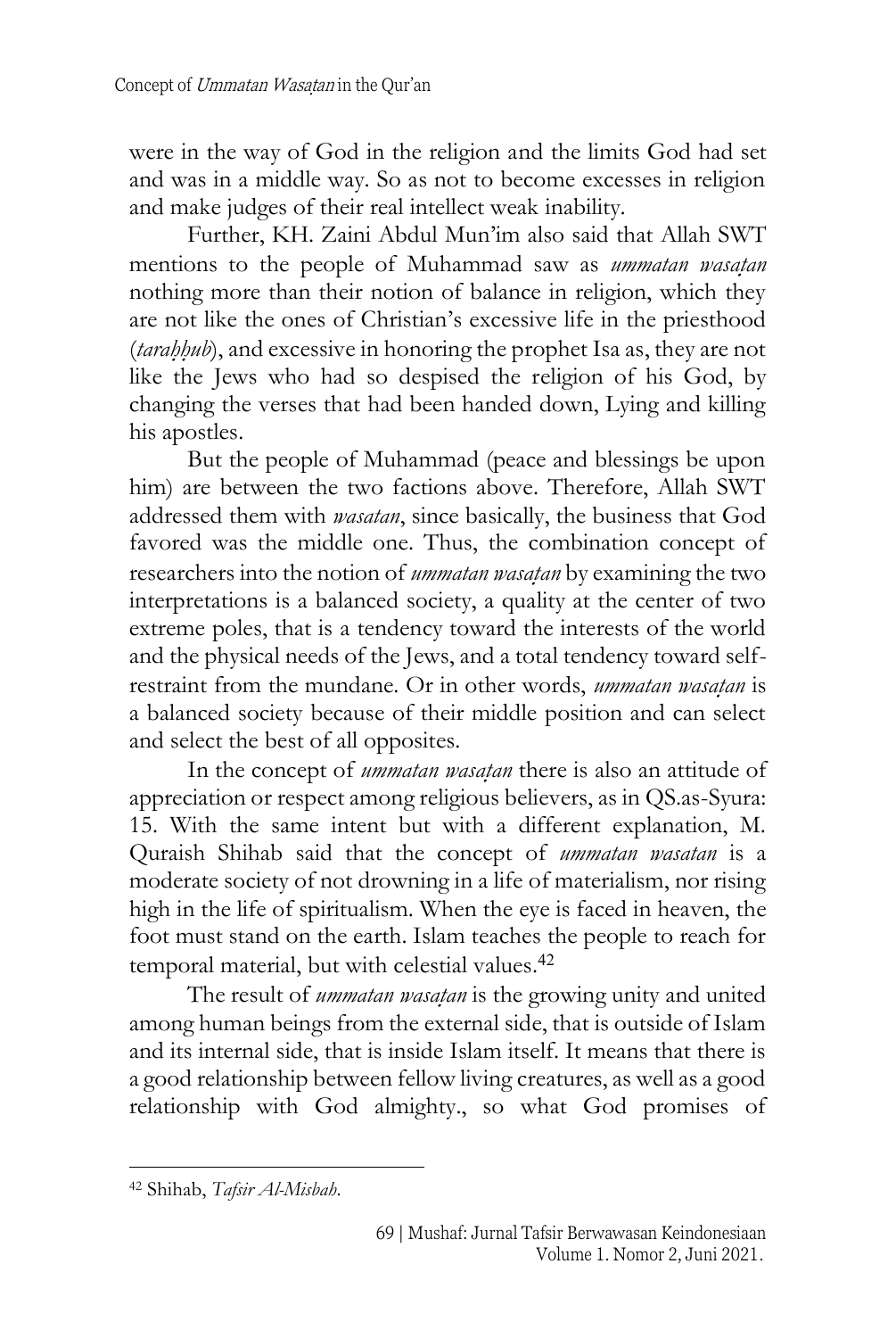happiness and salvation both in this world and in the next can be achieved.

To achieve this, Muslims must uphold the values of justice, freedom, and equality in the wake of prosperity, which is the mercy of life. This is a steady vision of Islam amid life. In addition to the word of *ummatan wasatan*, the Qur'an also mentions a term for a group of people that has roughly the same meaning: *ummatan muqtas*}*hidah*. The term is found in QS. Al-Maidah (5); 66

According to Ahmad Mustafa al-Marāghī, it appears that the meaning of ummatan muqtashidah is almost identical to ummatan wasatan, because it contains the same meaning of moderate and unstuck at the extreme. They also serve to maintain consistent application of key values amid distorted communities around them. The difference is that the coverage of ummah muqtashidah is a subreligious community (Jewish or Christian), that acts in their religious teaching, and it is the middle group that quickly accepts the truth and responds to reform efforts. Whereas ummatan wasatan was one of the same religious communities, that is Islam which is located between Jewish and Christian communities. <sup>43</sup> That is the discussion of the *ummatan wasat*}*an* and its concepts in the perspective of Tafsīr Ahmad Musthafā al-Marāghī and the interpretation of Tafsīr al-Qur'ān bi al-Imlā' by KH. Zaini Abdul Mun'im

# **Conclusion**

From the discussion of *ummatan wasatan*, it could be concluded that Ahmad Musthafā al-Marāghī and KH. Zaini Abdul Mun'im takes a different view of the meanings used in interpreting *ummatan wasatan* as follows: *ummatan wasatan* according to al-Marāghī is a chosen people and the middle. These are not people who were overly critical of their opinions and were not unduly inhibited. KH. Zaini Abdul Mun'im argues about *ummatan wasatan* as a people who held shari'ah and guide on as-Sunnah through the middle way to avoid becoming an inflated religious person and make a judge of their intellect which are weak inability. Relevance of the interpretation of ummatan wasatan according to Ahmad Musthāfā al-Marāghī and

<sup>43</sup> Musthafa al-Maraghi, *Tafsir Al-Maraghi Juz 1* (Beirut: Dar al-Kotob al-Ilmiyah, 2010). 516.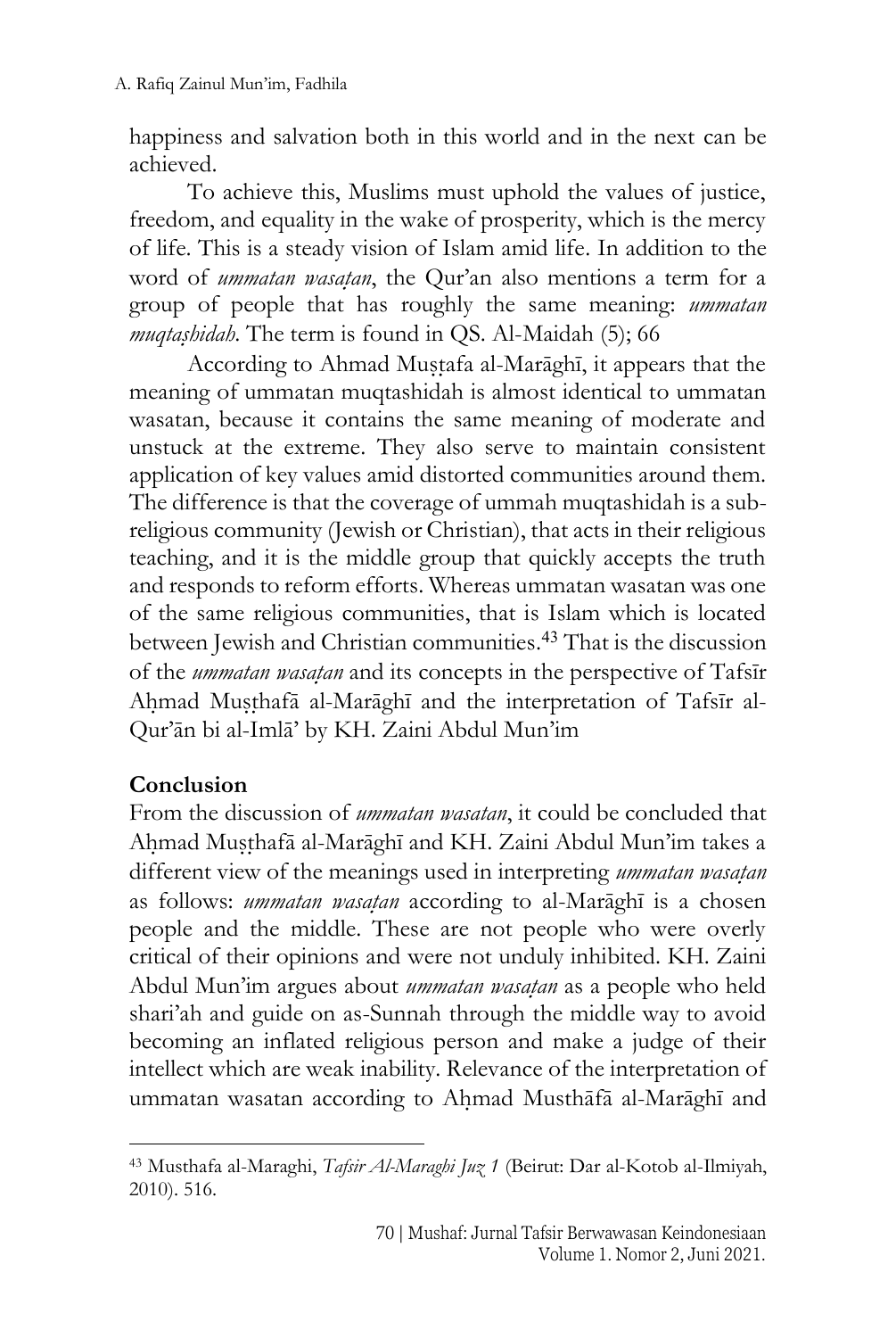KH. Zaini Abdul Mun'im is a balanced society, with qualities at the center of two extreme poles, a tendency toward the interests of the world and the physical needs of the Jews, and a total tendency to be independent of the mundane. Or in other words, ummatan wasatan is a balanced is society that lives in the balance because of its position in the middle and can select and select the best of all opposites

#### **Bibliography**

- Agustin, Sherly Dwi, Wacana Misoginis, Dalam Diskursus, and Tafsir Akademis. "WACANA MISOGINIS DALAM DISKURSUS TAFSIR AKADEMIS: KAJIAN EPISTEMOLOGIS ATAS JURNAL TAHUN 2010-2019 Sherly Dwi Agustin UIN Sunan Kalijaga , Yogyakarta" 1 (2020): 25–52.
- Al-Hafidz, Ahsin W. *Kamus Ilmu Al-Quran*. Jakarta: Amzah, 2005.
- Al-Maraghi, Abdullah Mustafa. *Al-Fath Al-Mubīn Fī Tabaqāt Al-Usūliyyīn*. Beirūt: Muhammad Amin, 1934.
- Amri Aziz, Darlis Dawing, and Ahmad Baharuddin. "Ahlussunnah Waljama'ah: Paham Yang Moderat." In *Konstruksi Islam Moderat: Menguap Perinsip Rasionalitas, Humanitas, Dan Universalitas Islam*. Makassar: Lembaga Ladang Kata, 2018.
- Anas, Khoirul. "QAṢAṢ QUR'ĀNI DALAM TAFSIR AL-BAQARAH KH ZAINI MUN'IM:'TELAAH KISAH PENCIPTAAN NABI ADAM SEBAGAI KHALĪFAH.'" *MUṢḤAF: Jurnal Tafsir Berwawasan Keindonesiaan* 1, no. 1 (2020): 179–201.
- Fatah, Abdul. "RELASI JIH Ā D DAN SABAR PERSPEKTIF MUHAMMAD HUSEIN T } ABA ' T } AB ĀĪ DALAM TAFSIR AL-MIZ Ā N Abdul Fatah UIN Sunan Kalijaga , Yogyakarta ." 1 (n.d.): 76–108.
- Fawaid, Ahmad. "Filologi Naskah Tafsîr Bi Al-Imlâ' Surat Al-Baqarah Karya Kyai Zaini Mun'Im." *Jurnal Studi Ilmu-Ilmu Al-Qur'an Dan Hadis* 20, no. 2 (2019): 143. https://doi.org/10.14421/qh.2019.2002-02.

———. "Kaidah Mutarâdif Al-Alfâz Dalam Al-Qur'an." *Mutawatir: Jurnal Keilmuan Tafsir Hadith* 5, no. 1 (2015): 142–57.

Fawaid, Ahmad, and Thoriqotul Faizah. "A Sociolinguistic Analysis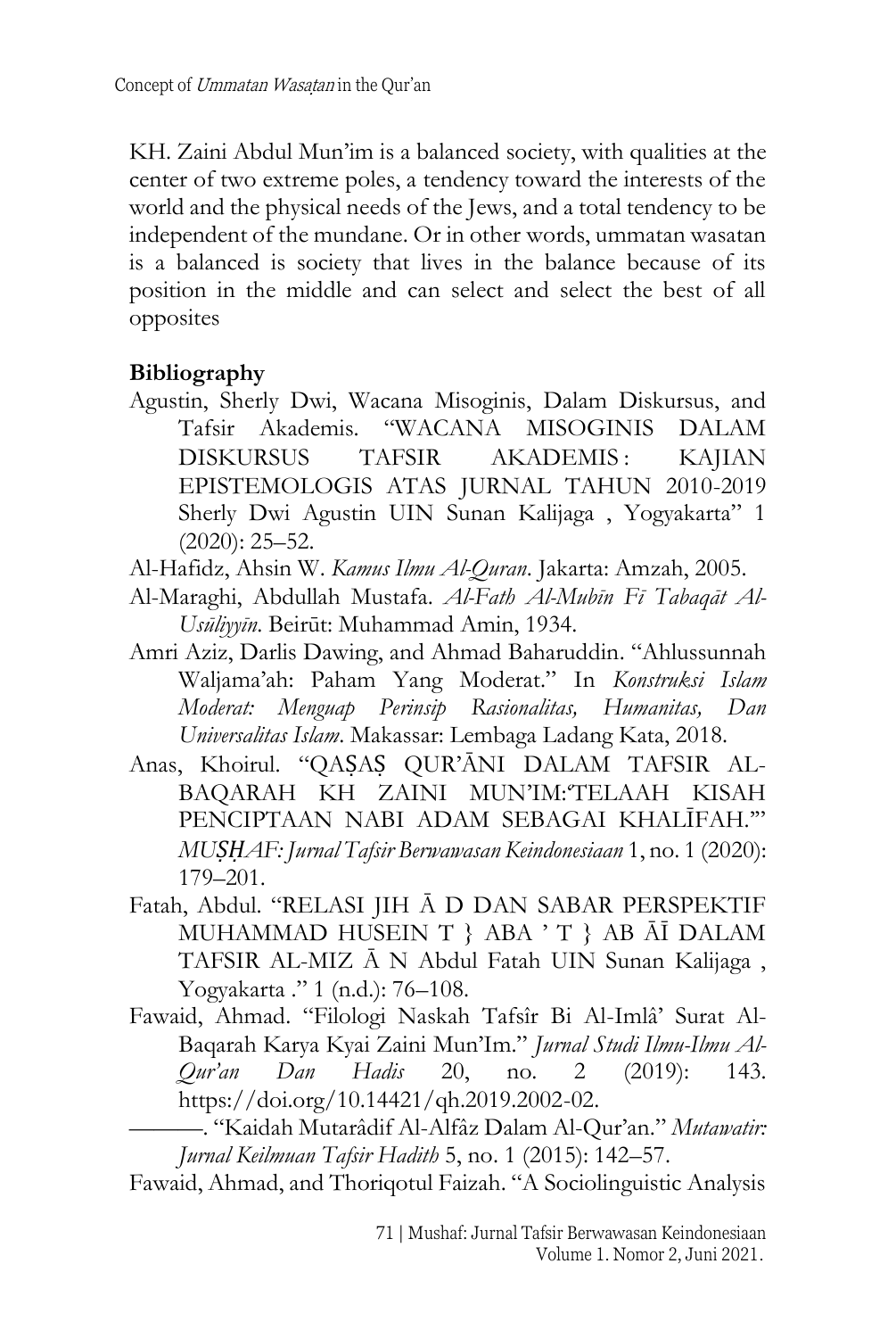of Sword Verses." *Al Quds Jurnal Studi Al-Qur'an Dan Hadis* 5 (2021): 119–40. https://doi.org/1 http://dx.doi.org/10.29240/alquds.v5i1.2315.

- Fithrotin, Fithrotin. "Metodologi Dan Karakteristik Penafsiran Ahmad Mustafa Al Maraghi Dalam Kitab Tafsir Al Maraghi." *Al Furqan: Jurnal Ilmu Al Quran Dan Tafsir* 1, no. 2 (2018): 107– 20.
- Ghofur, Saiful Amin. "Profil Para Mufasir Al-Qur'an." *Yogyakarta: Pustaka Insan Madani*, 2008.
- Khotibi, Diana. "Tentang Kebebasan Perempuan." *Jurnal Tafsir Berwawasan Keindonesiaan Volume* 1, no. 2 (2020): 109–44.
- Manẓūr, Ibn. *Lisān Al-Arab*. Kairo: Dar al-Ma'arif, n.d.
- Muhammad Quraish Shihab. *Ensiklopedia Al-Qur'an: Kajian Kosakata*. Tangerang: Lentera Hati, 2007.
- Mun'im, KH. Zaini. *Tafsir Al-Qur'an Bi Al-Imla'.* T.p: T.tp, n.d.
- Mursyid, Mursyid. "Pilihan Rasional Kiai Dan Desain Pendidikan Toleransi Di Pondok Pesantren Tebuireng Dan Nurul Jadid." *ISLAMICA: Jurnal Studi Keislaman*, 2016. https://doi.org/10.15642/islamica.2016.11.1.27-55.
- Musthafa al-Maraghi. *Tafsir Al-Maraghi Juz 1*. Beirut: Dar al-Kotob al-Ilmiyah, 2010.
- Nasional, Pusat Bahasa Departemen Pendidikan. *Kamus Besar Bahasa Indonesia*. Jakarta: Balai Pustaka, 2002.
- Nizhan, Abu. *Buku Pintar Al-Quran*. QultumMedia, 2008.
- Nurdin, Ali, Sayed Mahdi, and Arum Titisari. *Quranic Society: Menelusuri Konsep Masyarakat Ideal Dalam Al-Qur'an*. Erlangga, 2006.
- Qalby, Miftahatul. "Pandangan Al-Zamakhsharī Tentang Nikah Mut'Ah: Analisis Ideologis Dalam Kitab Tafsir Al-Kashshāf." *MUṢḤAF: Jurnal Tafsir Berwawasan Keindonesiaan* 1, no. 1 (2020): 1–24. https://doi.org/10.33650/mushaf.v1i1.1319.
- Roifa, Rifa, Rosihon Anwar, and Dadang Darmawan. "Perkembangan Tafsir Di Indonesia (Pra Kemerdekaan 1900- 1945)." *Al-Bayan: Jurnal Studi Ilmu Al-Qur'an Dan Tafsir* 2, no. 1 (2017): 21–36.
- Shihab, M Quraish. *Tafsir Al-Misbah*. *Jakarta: Lentera Hati*. Vol. 2. Jakarta: Lentera Hati, 2002.
	- ———. *Wawasan Al-Quran: Tafsir Tematik Atas Pelbagai Persoalan*